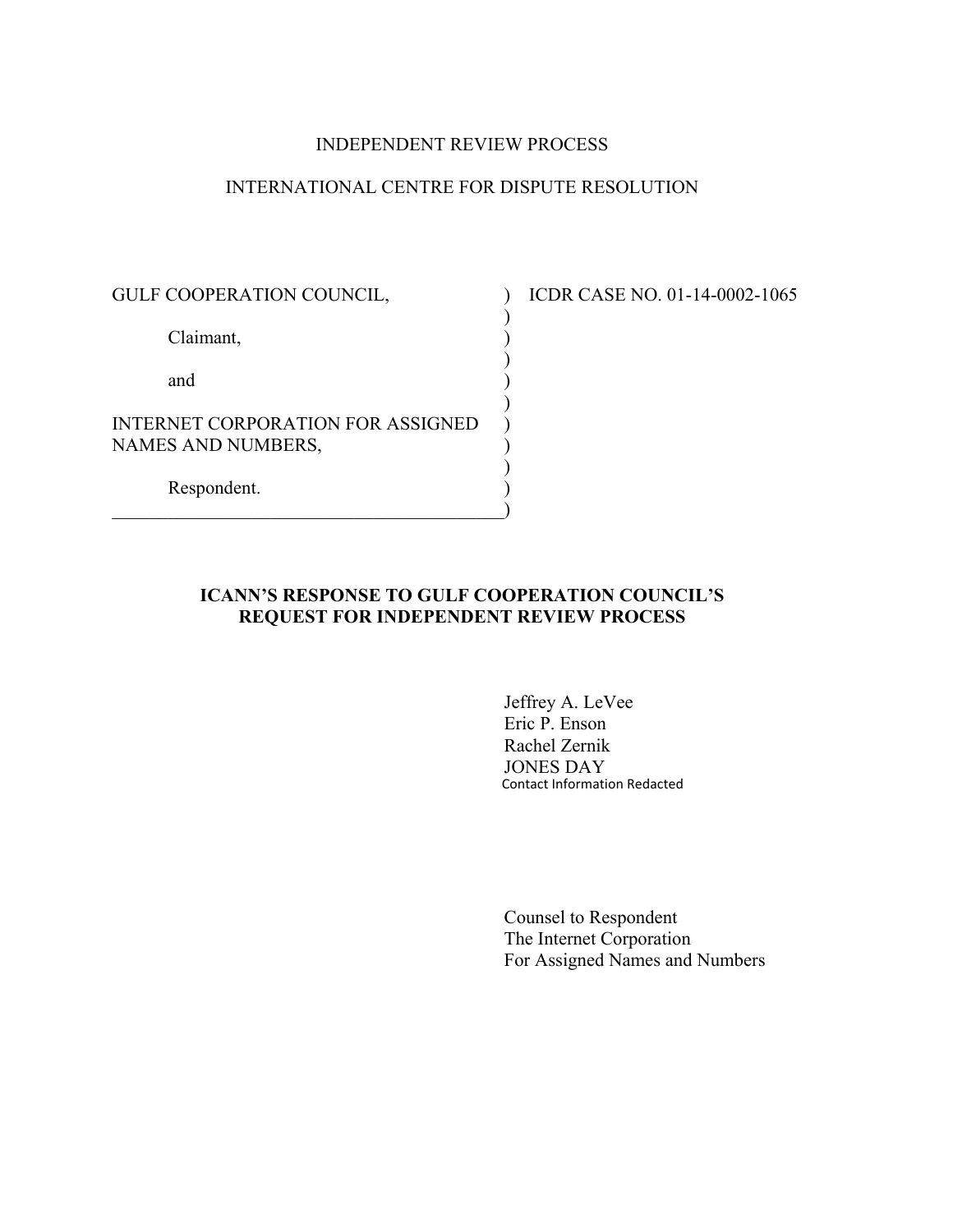# **TABLE OF CONTENTS**

# **Page**

| $\mathbf{I}$ . |                                                                                                                                           |  |
|----------------|-------------------------------------------------------------------------------------------------------------------------------------------|--|
| II.            |                                                                                                                                           |  |
|                | A <sub>1</sub>                                                                                                                            |  |
|                | B.                                                                                                                                        |  |
|                | $\mathcal{C}$ .                                                                                                                           |  |
| III.           |                                                                                                                                           |  |
| IV.            | THE EVALUATION OF THE .PERSIANGULF APPLICATION 10                                                                                         |  |
|                |                                                                                                                                           |  |
|                |                                                                                                                                           |  |
| $\mathbf{I}$ . |                                                                                                                                           |  |
| $\Pi$ .        | THE GCC FAILS TO IDENTIFY ANY ICANN BOARD ACTION                                                                                          |  |
|                | The NGPC Adhered To The Guidebook And Violated No Article<br>$A_{1}$<br>Or Bylaws Provision In Allowing The .PERSIANGULF                  |  |
|                | B.<br>The NGPC Properly Treated The .PERSIANGULF Application<br>Differently Than The .ISLAM And .HALAL Applications 22                    |  |
|                | $\mathcal{C}$<br>The GCC'S Argument That The Expert Panelist Incorrectly<br>Overruled Its Community Objection Is Not An Appropriate Basis |  |
| III.           | THE GCC HAS NOT BEEN NEGATIVELY AND "MATERIALLY<br>AFFECTED" BY THE NGPC's DECISION TO PROCEED WITH THE                                   |  |
| IV.            |                                                                                                                                           |  |
|                |                                                                                                                                           |  |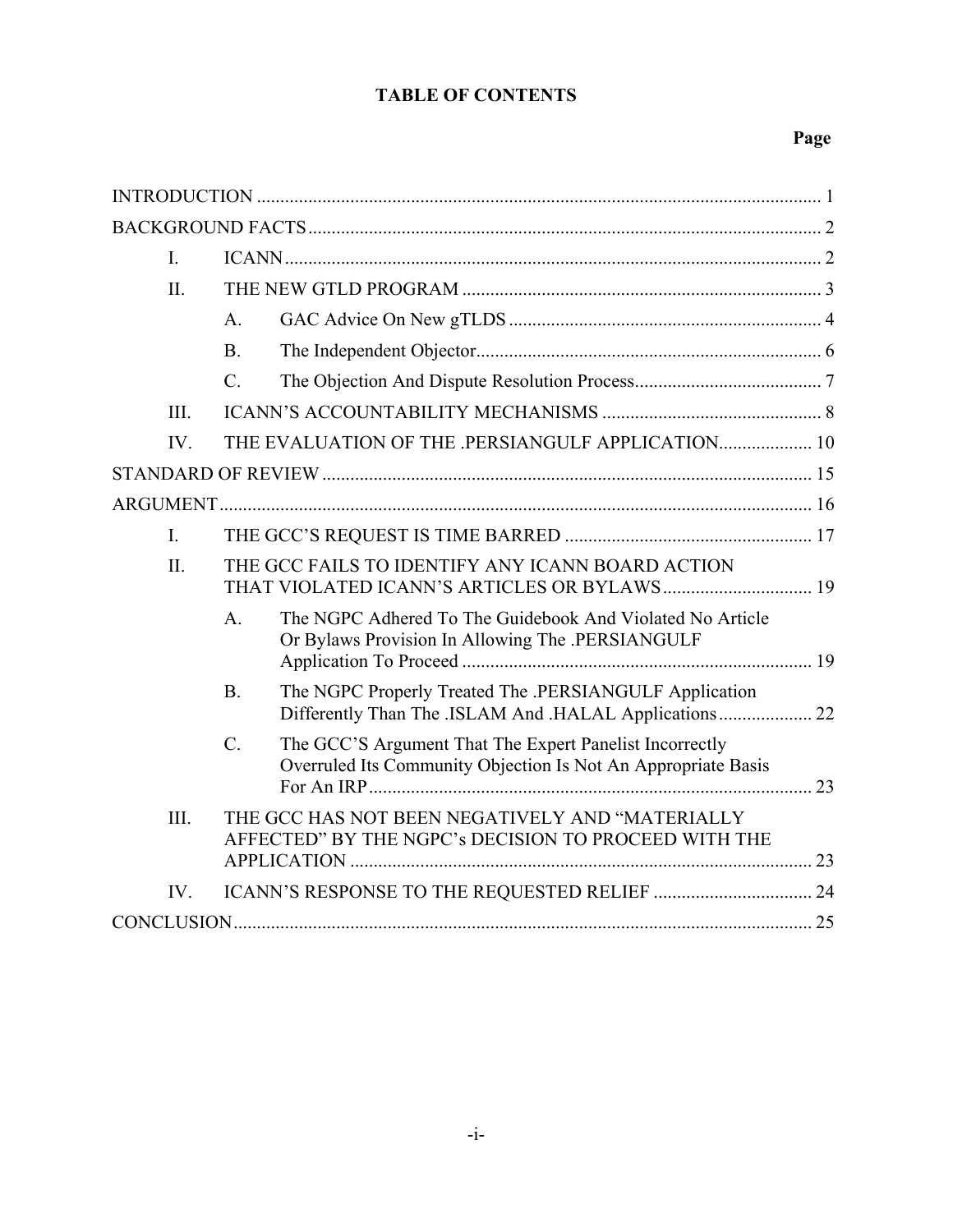#### **INTRODUCTION**

The Internet Corporation for Assigned Names and Numbers ("ICANN") hereby submits its Response to the Request for Independent Review Process ("IRP Request") submitted by claimant Gulf Cooperation Council (the "GCC") on 5 December 2014.

1. The GCC argues that it objects to the application for the .PERSIANGULF generic top level domain ("gTLD") submitted by Asia Green IT System Ltd. ("Asia Green") because the "Arab nations that border the Gulf prefer the name 'Arabian Gulf."<sup>1</sup> The GCC, and certain of its member States, first voiced concerns over the potential gTLD in 2012. Since then, in December 2012, ICANN's Independent Objector ("IO") reviewed GCC's concerns and found that he had no basis to object to Asia Green's .PERSIANGULF application (the "Application"). Thereafter, in July 2013, the Governmental Advisory Committee ("GAC"), a body that provides advice to ICANN on behalf of governments, informed ICANN that it "d[id] not object" to the .PERSIANGULF Application proceeding. Following that, on 30 October 2013, an independent expert appointed by the  $ICC<sup>2</sup>$  determined that the GCC's formal Community Objection to the Application did not prevail. Then, rather than timely pursuing ICANN's welldocumented accountability mechanisms to challenge ICANN's processing of the Application, the GCC waited for over one year to file this IRP Request.

2. There is no question that the GCC believes strongly in its position in this naming dispute. There are, however, significant questions about the timeliness and merits of the GCC's IRP Request. First, the GCC filed its IRP Request *over a year too late*. It is therefore time barred pursuant to ICANN's Bylaws. To now permit the GCC to proceed with its IRP not only violates ICANN's documented procedures, but it also prejudices ICANN and others, such as

<sup>&</sup>lt;sup>1</sup> IRP Request,  $\P$  3.

<sup>2</sup> The International Chamber of Commerce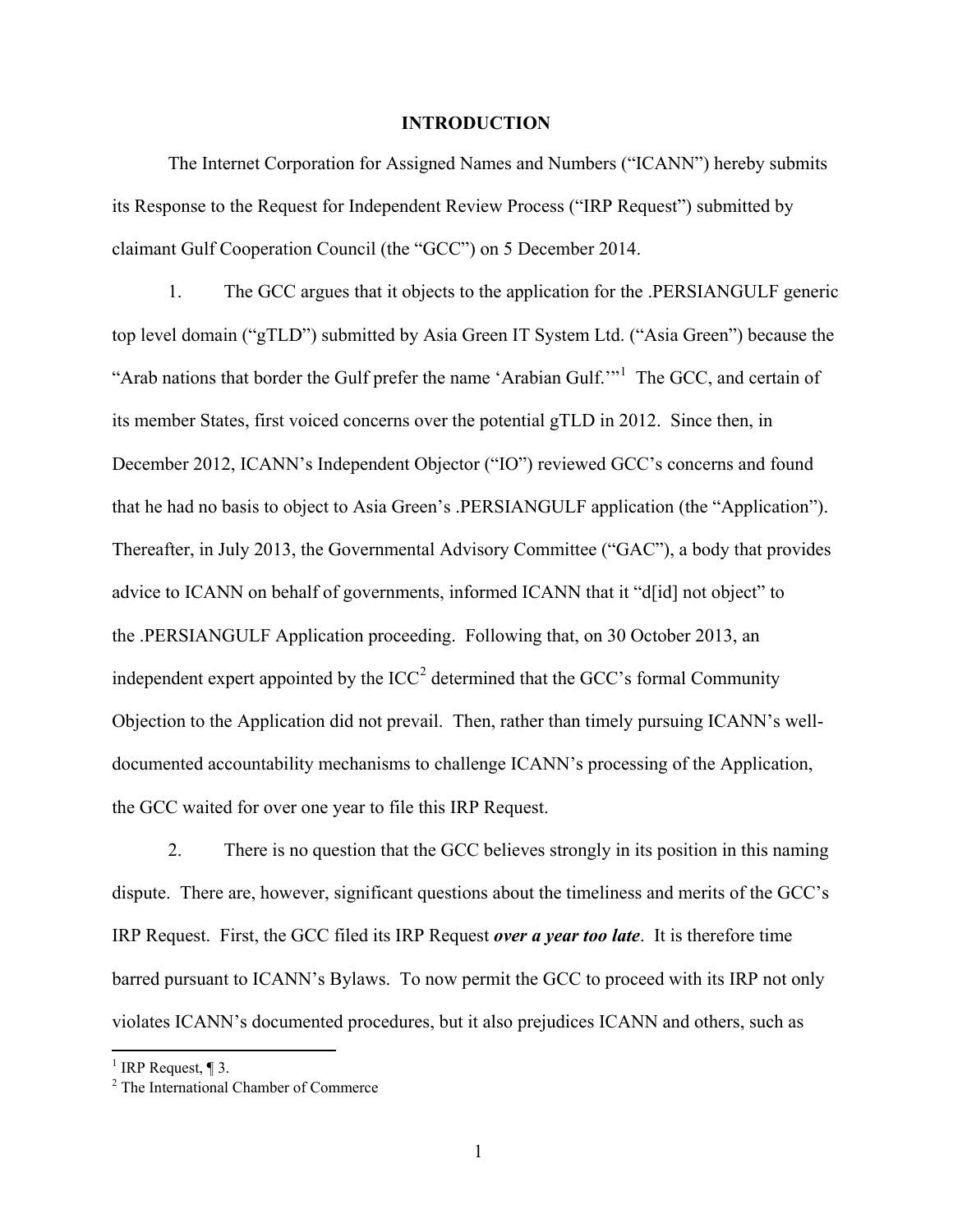Asia Green, who have rightfully relied on the absence of any IRP claims in continuing to process and invest in the Application. Second, even if the GCC's IRP Request were timely, the GCC has not identified any ICANN Board action or decision that was inconsistent with ICANN's Articles of Incorporation ("Articles") or Bylaws, which is the only question at issue in IRP proceedings such as this. To the contrary, the record demonstrates that the actions of ICANN's Board with respect to the .PERSIANGULF Application were in all respects consistent with the processes set out in the Bylaws and in the New gTLD Applicant Guidebook ("Guidebook"). Third, the GCC has not been negatively and "materially affected" by the ICANN Board's decision to proceed with the .PERSIANGULF Application, as is required to properly assert an IRP, because the GCC has not identified any legally-recognized injury that it will suffer if the Application proceeds.

#### **BACKGROUND FACTS**

**I. ICANN**

3. ICANN was formed in 1998. It is a California not-for-profit public benefit corporation. ICANN's mission "is to coordinate, at the overall level, the global Internet's system of unique identifiers, and in particular to ensure the stable and secure operation of the Internet's unique identifier systems," including the domain name system ("DNS"). $3$ 

4. ICANN is a complex organization that facilitates input from stakeholders around the globe. ICANN has an international Board of Directors, over 300 staff members, and an Ombudsman. ICANN is much more than just a corporation—it is a community of participants. In addition to the Board, the staff, and the Ombudsman, $4$  the ICANN community includes a Nominating Committee,<sup>5</sup> three Supporting Organizations,<sup>6</sup> four Advisory Committees,<sup>7</sup> a group

 $3$  ICANN Bylaws ("Bylaws"), Art. I,  $\frac{1}{2}$  1 (Ex. R-1).

*Id*., Art. V.

<sup>5</sup> *Id*., Art. VII.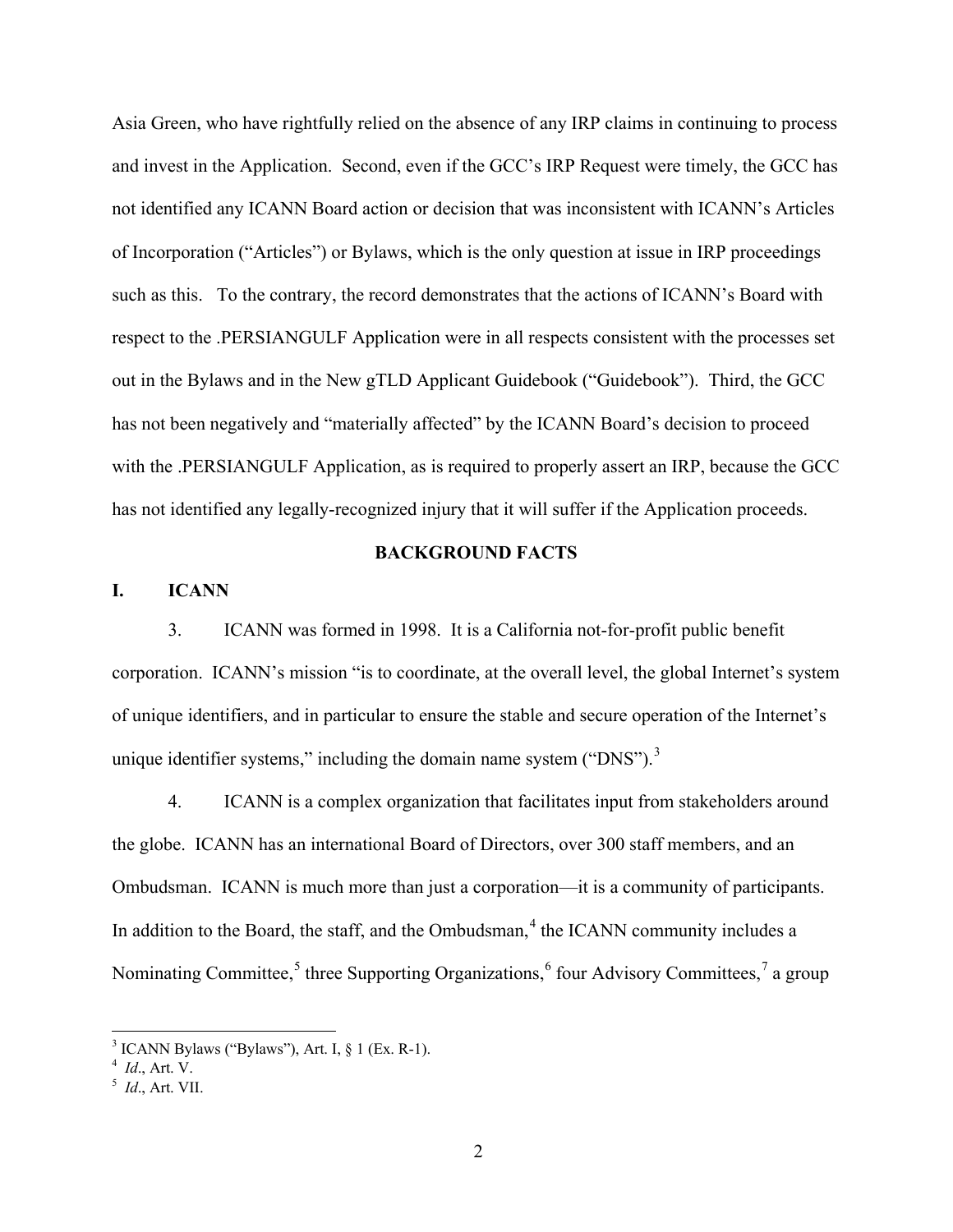of technical expert advisors,<sup>8</sup> and a large, globally distributed group of community members who participate in ICANN's processes.

5. One of ICANN's Advisory Committees is the Governmental Advisory Committee ("GAC"), which is a body consisting of members appointed by and representing governments. The GAC was created to "consider and provide advice on the activities of ICANN as they relate to concerns of governments, particularly matters where there may be an interaction between ICANN's policies and various laws and international agreements, or where they may affect public policy issues."<sup>9</sup> Membership in the GAC is open to all national governments and distinct economies as recognized in international fora. The importance of the GAC's advice to ICANN is built into ICANN's Bylaws:

The advice of the Governmental Advisory Committee on public policy matters shall be duly taken into account, both in the formulation and adoption of policies. In the event that the ICANN Board determines to take an action that is not consistent with the Governmental Advisory Committee advice, it shall so inform the Committee and state the reasons why it decided not to follow that advice. The Governmental Advisory Committee and the ICANN Board will then try, in good faith and in a timely and efficient manner, to find a mutually acceptable solution. $^{10}$ 

# **II. THE NEW GTLD PROGRAM**

6. In its early years, and in accordance with its Core Values, ICANN focused on

increasing the number of companies that could sell domain name registrations to consumers

("registrars"). ICANN also focused on expanding, although more slowly, the number of

companies that operate gTLDs ("registries"). In 2000, ICANN approved seven gTLDs in a

 $\frac{7}{1}$  *Id.*, Art. XI.

<sup>9</sup> *Id*., Art. XI, § 2.1.

<sup>(</sup>continued…)

<sup>&</sup>lt;sup>6</sup> *Id.*, Arts. VIII-X.

*Id*., Art. XI-A, § 2.

<sup>10</sup> *Id.*, Art. XI, § 2.1.j.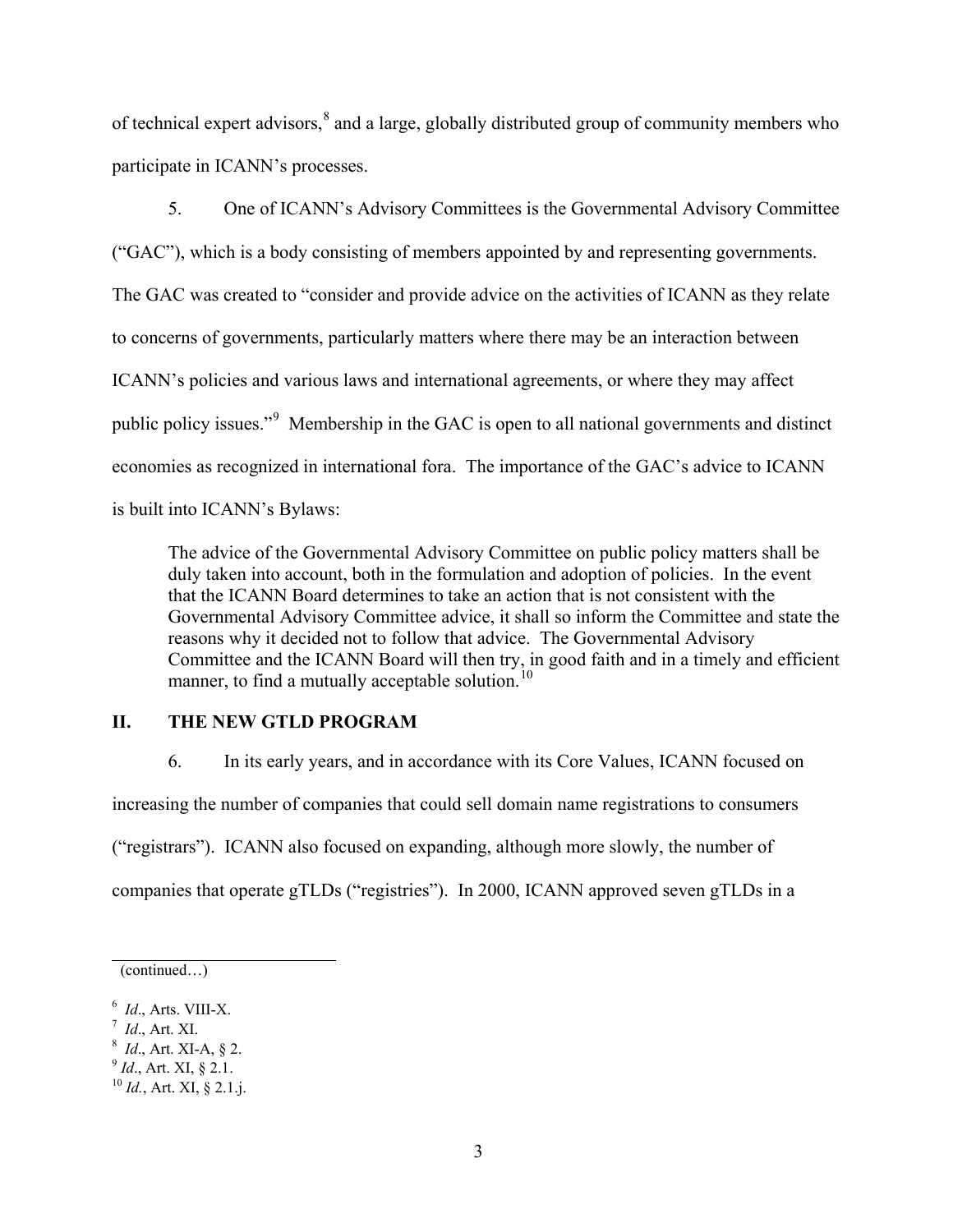"proof of concept" phase that was designed to confirm that the addition of new gTLDs would not adversely affect the stability and security of the Internet. In 2004 and 2005, ICANN approved a handful of additional TLDs.

7. The New gTLD Program ("Program") constitutes ICANN's most ambitious expansion of the Internet's naming system, by far. The Program's goals include enhancing competition and consumer choice, and enabling the benefits of innovation via the introduction of new gTLDs, including both new ASCII gTLDs and new non-ASCII, internationalized domain name ("IDN")  $gTLDs$ <sup>11</sup>. In developing the Program with the ICANN community, numerous versions of the Guidebook were prepared and distributed throughout the ICANN community. Ultimately, ICANN went forward with the Program based on the version of the Guidebook published on 4 June 2012, which provides detailed instructions to gTLD applicants and sets forth the procedures for ICANN's evaluation of new gTLD applications.

#### **A. GAC Advice On New gTLDS**

8. Pursuant to the Guidebook, all applications for new gTLDs are made available for review and public comment.<sup>12</sup> Concurrent with the public comment period, the GAC is able to issue "Early Warning" notices concerning particular applications.<sup>13</sup> An Early Warning notice is not an official GAC statement against an application, but instead provides the applicant with an indication that one or more governments view the application as potentially sensitive or problematic.14 Applicants are advised that a GAC Early Warning should be taken seriously as it

<sup>&</sup>lt;sup>11</sup> IDN gTLDs are gTLDs that include characters not within the US-ASCII (American Standard Code for Information Exchange) or Latin alphabets.

<sup>&</sup>lt;sup>12</sup> New gTLD Applicant Guidebook ("Guidebook"),  $\delta$  1.1.2.3 (Ex. R-2).

<sup>13</sup> *Id*., § 1.1.2.4. 14 *Id*.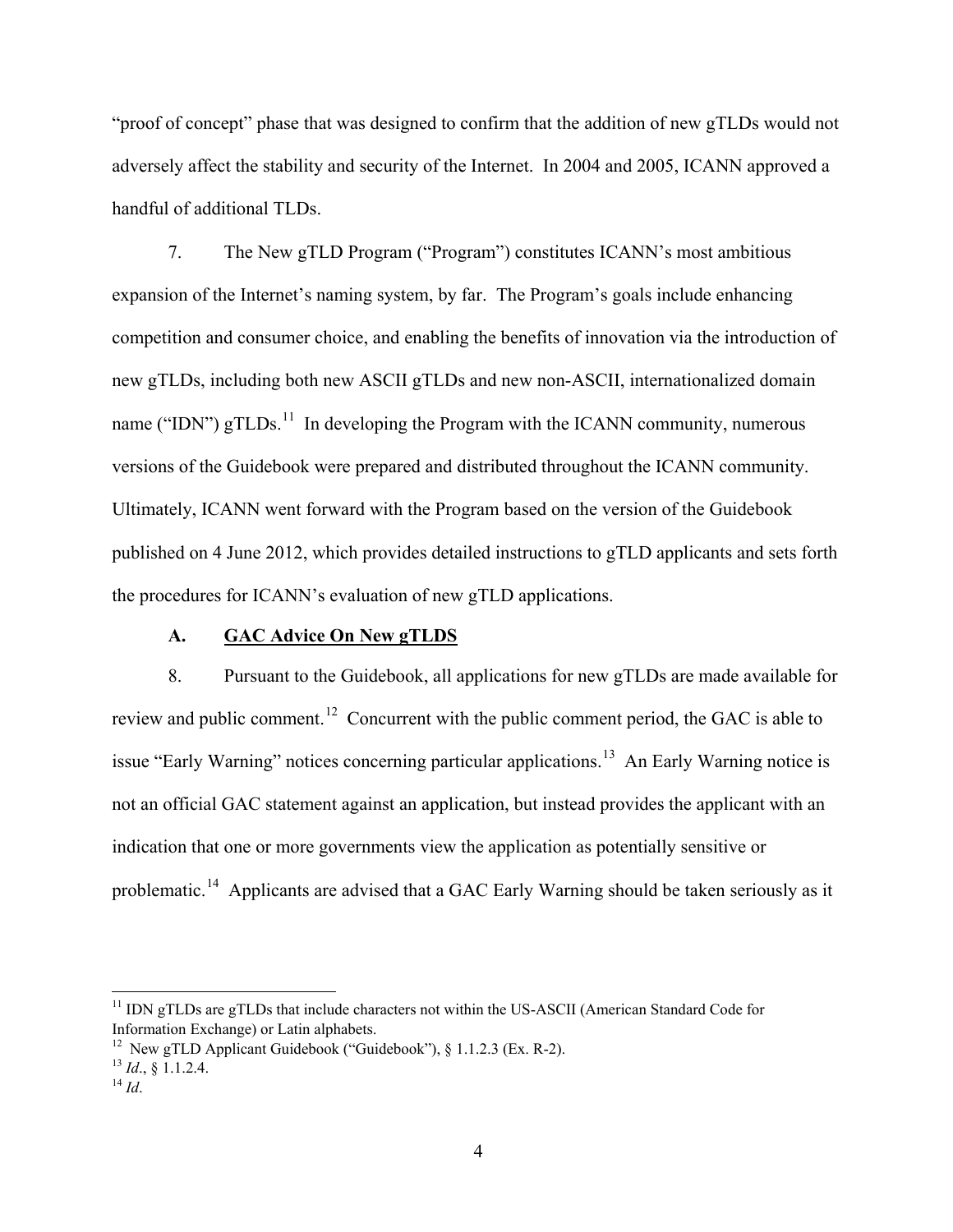raises the likelihood that the application could be the subject of GAC advice against it at a later stage in the process.  $15$ 

9. The Guidebook also sets out a process whereby the GAC may issue advice to ICANN concerning any application for a new gTLD. As set forth in Section 3.1 of the Guidebook, GAC advice regarding a new gTLD application may take one of three forms. First, pursuant to Module 3.1, Part I of the Guidebook, the GAC may issue "consensus advice" as follows:

> The GAC advises ICANN that it is the consensus of the GAC that a particular application should not proceed. This will create a strong presumption for the ICANN Board that the application should not be approved. $16$

10. Second, pursuant to Module 3.1, Part II of the Guidebook, the GAC may issue non-consensus advice indicating "that there are concerns about a particular application."17 If the GAC issues non-consensus advice against an application, the ICANN Board is expected to enter into dialogue with the GAC to understand the scope of the concerns.<sup>18</sup>

11. Third, pursuant to Module 3.1, Part III of the Guidebook, the GAC may issue advice to ICANN "that an application should not proceed unless remediated."<sup>19</sup> This type of advice "will raise a strong presumption for the Board that the application should not proceed unless there is a remediation method available in the Guidebook (such as securing the approval of one or more governments), that is implemented by the applicant.<sup>"20</sup>

12. With respect to gTLD applications, the GAC has generally provided its advice to

- $18$  *Id.*
- $^{19}$  *Id.*, § 3.1(III).
- <sup>20</sup> *Id*.

 <sup>15</sup> *Id*.

<sup>&</sup>lt;sup>16</sup> *Id.*, § 3.1(I).

 $^{17}$  *Id.*, § 3.1(II)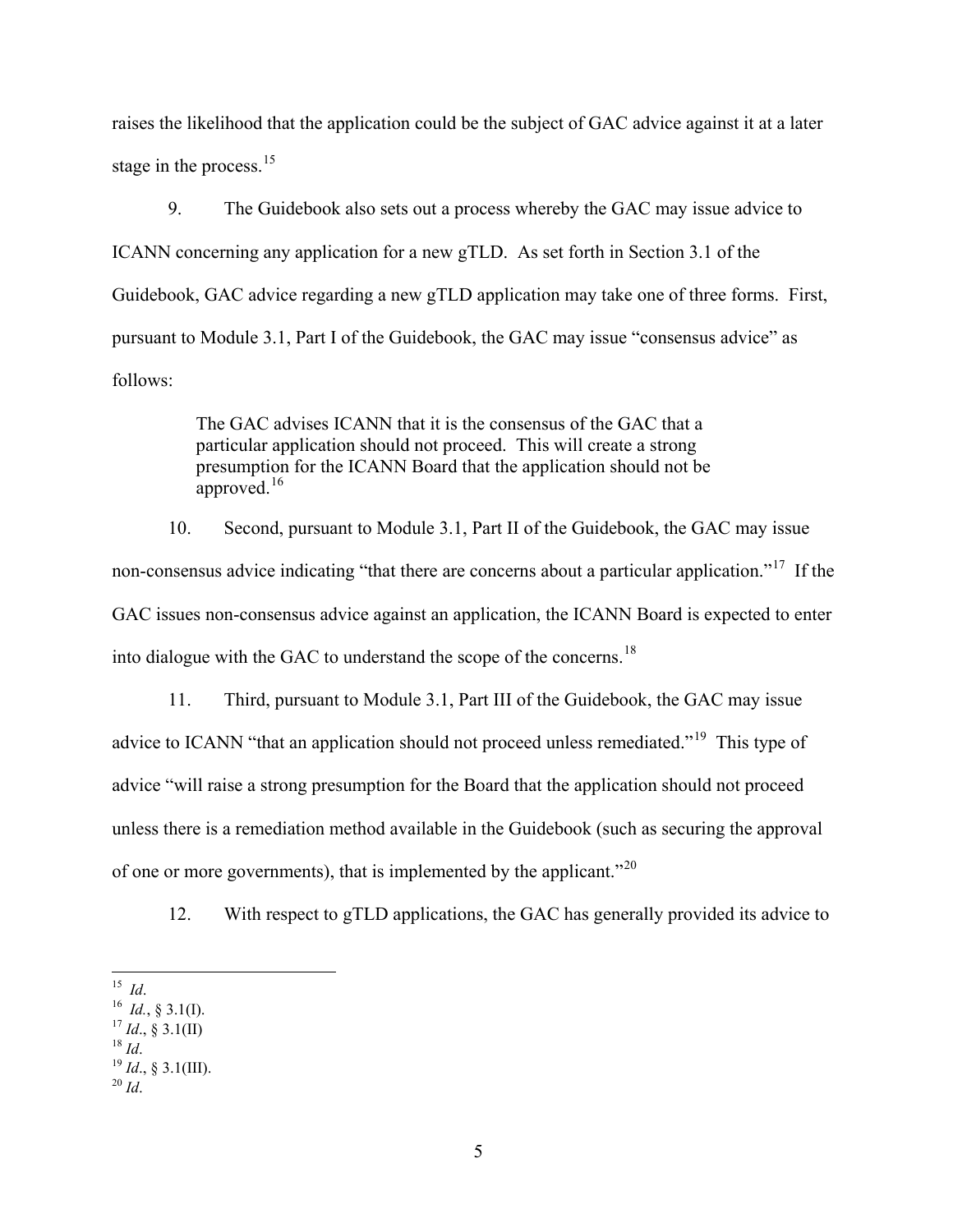ICANN in the form of communiqués associated with one of ICANN's Public Meetings, such as the "London Communiqué," which is advice from the GAC borne out of the GAC's meeting at the ICANN Public Meeting in London in June 2014.

13. The New gTLD Program Committee ("NGPC") of the ICANN Board, which has the full authority of the Board with respect to the New gTLD Program and is comprised of all Board members that have no actual, potential, or perceived conflict of interest in pending new gTLD applications, is tasked with evaluating and responding to GAC advice on gTLD applications as well as communicating with the GAC regarding its advice.<sup>21</sup> Throughout the Program, the NGPC has publicly issued "scorecards" relating to GAC advice, which are statements that track the GAC's advice on certain issues and ICANN's response to that advice.<sup>22</sup>

#### **B. The Independent Objector**

14. Another aspect of the New gTLD Program is found in ICANN's creation of an Independent Objector.<sup>23</sup> The IO is tasked with filing certain objections against "highly objectionable" gTLD applications to which no formal objection has been filed.<sup>24</sup> Pursuant to the Guidebook and ICANN's practices and policies, "[n]either ICANN staff nor the ICANN Board of Directors has authority to direct or require the IO to file or not to file any particular objection. If the IO determines that an objection should be filed, he or she will initiate and prosecute the objection in the public interest."25

15. The IO's standing to file a Community Objection is triggered when there is at

 <sup>21</sup> *See* Board Resolution 2012.04.10.02 (Ex. R-3), *also available at* https://features.icann.org/2012-04-10 establishment-new-gtld-program-committee. Accordingly, any advice to the ICANN Board is advice to the NGPC, and if Board action is required, action by the NGPC may be considered Board action for purposes of these proceedings.

<sup>22</sup> *See* http://newgtlds.icann.org/en/applicants/gac-advice.

<sup>23</sup> Guidebook, § 3.2.5 (Ex. R-2).

 $^{24}$  *Id.* 

 $^{25}$  *Id.*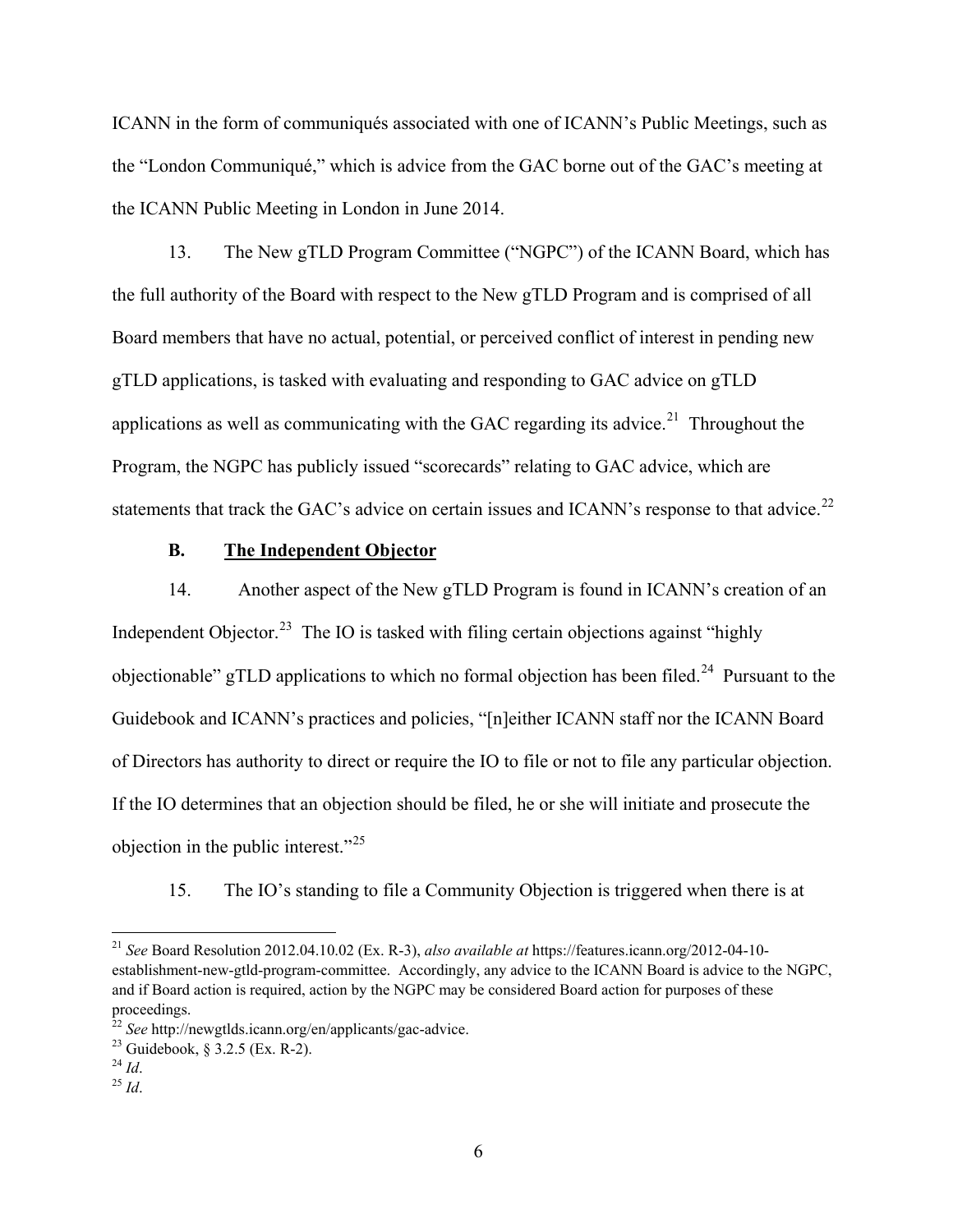least one comment in opposition to the application made in the public sphere.<sup>26</sup>

#### **C. The Objection And Dispute Resolution Process**

16. In addition to the advice from the GAC and the existence of the IO, governments, as well as other entities and individuals, can formally object to a gTLD application through ICANN's Objection and Dispute Resolution Process.27 The Guidebook enumerates several grounds on which an objection may be filed. As is relevant here, an established institution associated with a clearly delineated community may file a "Community Objection" claiming that there is "substantial opposition to the gTLD application from a significant portion of the community to which the gTLD string may be explicitly or implicitly targeted."28 All Community Objections are heard by independent, expert panels selected by the ICC.29

17. In order to succeed on a Community Objection, an objector must establish the following: (i) the community invoked by the objector is a clearly delineated community; (ii) community opposition to the application is substantial; (iii) there is a strong association between the community invoked and the applied-for gTLD string; and (iv) the application creates a likelihood of material detriment to the rights or legitimate interests of a significant portion of the community to which the string may be explicitly or implicitly targeted.<sup>30</sup> The Guidebook makes clear that "[i]f opposition by a community is determined, but there is no likelihood of material detriment to the targeted community resulting from the applicant's operation of the applied-for gTLD, the objection will fail." $31$ 

26 *Id*.

- $^{28}$  *Id.*, § 3.2.1.
- $^{29}$  *Id.*, § 3.2.2.
- $^{30}$  *Id.*, § 3.5.4.
- $31$  *Id.*

<sup>27</sup> Guidebook, §§ 3.2, 3.2.3. (Ex. R-2).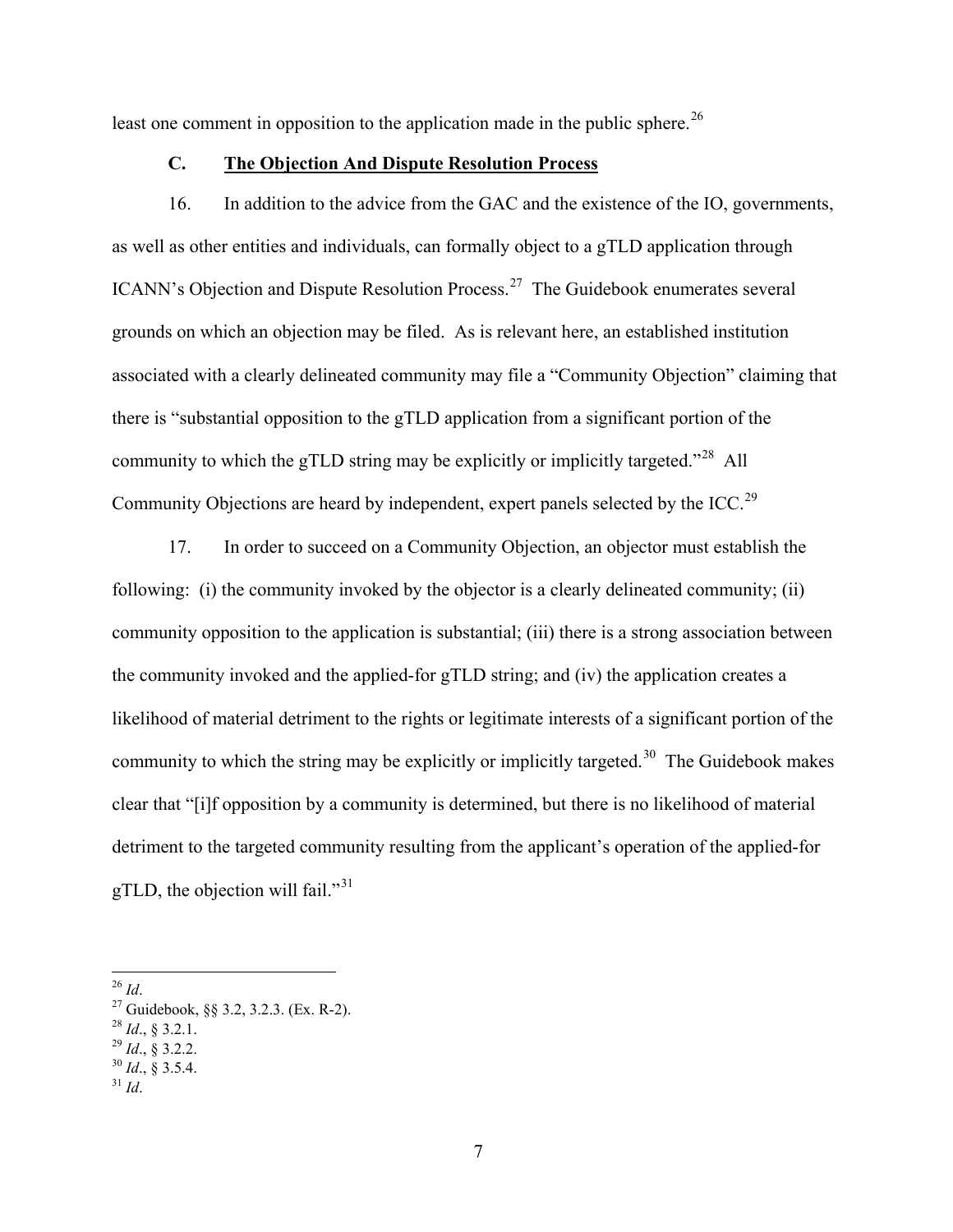18. The Guidebook does not provide any procedure by which ICANN (or anyone else) is to conduct a substantive review of an expert panel's determination on a Community Objection.<sup>32</sup> Notably, the decision not to have an appellate mechanism for objection proceedings was a community-driven decision, which, among other things, was intended to help reduce the time and expense associated with the objection process and to ensure that those with the requisite expertise were making the ultimate determinations.

# **III. ICANN'S ACCOUNTABILITY MECHANISMS**

19. ICANN has a proven commitment to accountability and transparency in all of its practices. ICANN considers these principles to be fundamental safeguards in ensuring that its bottom-up, multi-stakeholder model remains effective. The mechanisms through which ICANN achieves accountability and transparency are built into every level of its organization and mandate. In order to reinforce its transparency and accountability, ICANN has established specific accountability mechanisms for review of ICANN actions.<sup>33</sup>

20. For instance, ICANN's Bylaws permit an individual or entity that purportedly has been adversely and materially affected by an action or inaction of ICANN's staff or Board to request that the Board reconsider that action or inaction (a "Reconsideration Request").<sup>34</sup> Reconsideration Requests are reviewed and considered by ICANN's Board Governance Committee ("BGC). The BGC can make a final determination on the Reconsideration Request when the request involves staff conduct; when the Reconsideration Request involves Board conduct the BGC makes a recommendation to the Board for a final determination.

21. In addition to Reconsideration Requests, ICANN has also established the

 $32$  *Id.*, § 3.4.6.

<sup>33</sup> *Id*., Art. IV; *see also* ICANN Accountability Mechanisms Available to the ICANN Community (Ex. R-4), *also available at* https://www.icann.org/sites/default/files/assets/accountability-mechanisms-5100x3300-19mar14-en.png.  $34$  Bylaws, Art. IV, § 2.2 (Ex. R-1).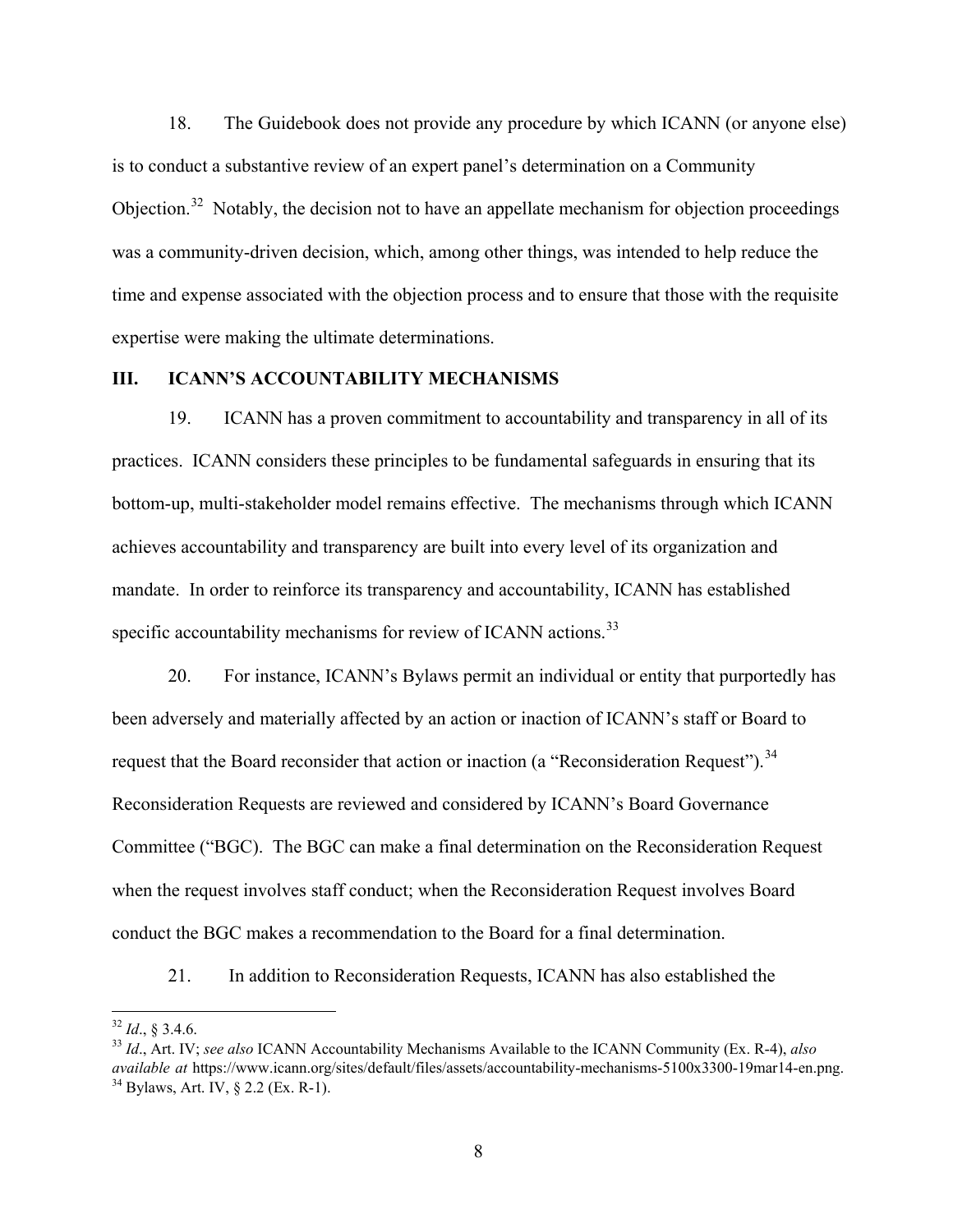separate IRP that may be invoked by parties that claim they were materially and adversely by a Board action alleged to be inconsistent with ICANN's Articles or Bylaws.<sup>35</sup> As set forth in the Bylaws, prior to initiating a request for IRP, complainants are urged to enter into a cooperative engagement process ("CEP") with ICANN "for the purpose of resolving or narrowing the issues that are contemplated to be brought to the IRP.<sup>36</sup> The CEP is invoked "by providing written" notice to ICANN at [independent review@icann.org], noting the invocation of the process, identifying the Board action(s) at issue, identifying the provisions of the ICANN Bylaws or Articles of Incorporation that are alleged to be violated, and designating a single point of contact for the resolution of the issue."<sup>37</sup>

22. Although ICANN's Bylaws specifically state that a "request for independent review must be filed within *thirty days* of the posting of the minutes of the Board meeting (and the accompanying Board Briefing Materials, if available) that the requesting party contends demonstrates that ICANN violated its Bylaws or Articles of Incorporation,"<sup>38</sup> the running of this thirty-day period is stayed, or tolled, while the parties are engaged in a CEP.<sup>39</sup> Likewise, according to ICANN's documented procedures, a potential IRP claimant and ICANN may modify the timing of a CEP or IRP while engaged in the CEP, as long as that modification is memorialized in writing.<sup>40</sup>

## **IV. THE EVALUATION OF THE .PERSIANGULF APPLICATION**

23. On 8 July 2012, Asia Green submitted an application for the .PERSIANGULF

 <sup>35</sup> *Id*., Art. IV, § 3.

<sup>36</sup> *Id*., Art. IV, § 3.14.

<sup>37</sup> "Cooperative Engagement Process – Request for Independent Review, Pg. 1 (Ex. R-5), *also available at* https://www.icann.org/en/system/files/files/cep-11apr13-en.pdf .

<sup>38</sup> *Id*., Art. IV, § 3.3 (Ex. R-1).

<sup>39</sup> "Cooperative Engagement Process – Request for Independent Review, Pg. 2 (Ex. R-5), *also available at* https://www.icann.org/en/system/files/files/cep-11apr13-en.pdf .

 $40$  *Id.* at  $\P$  6.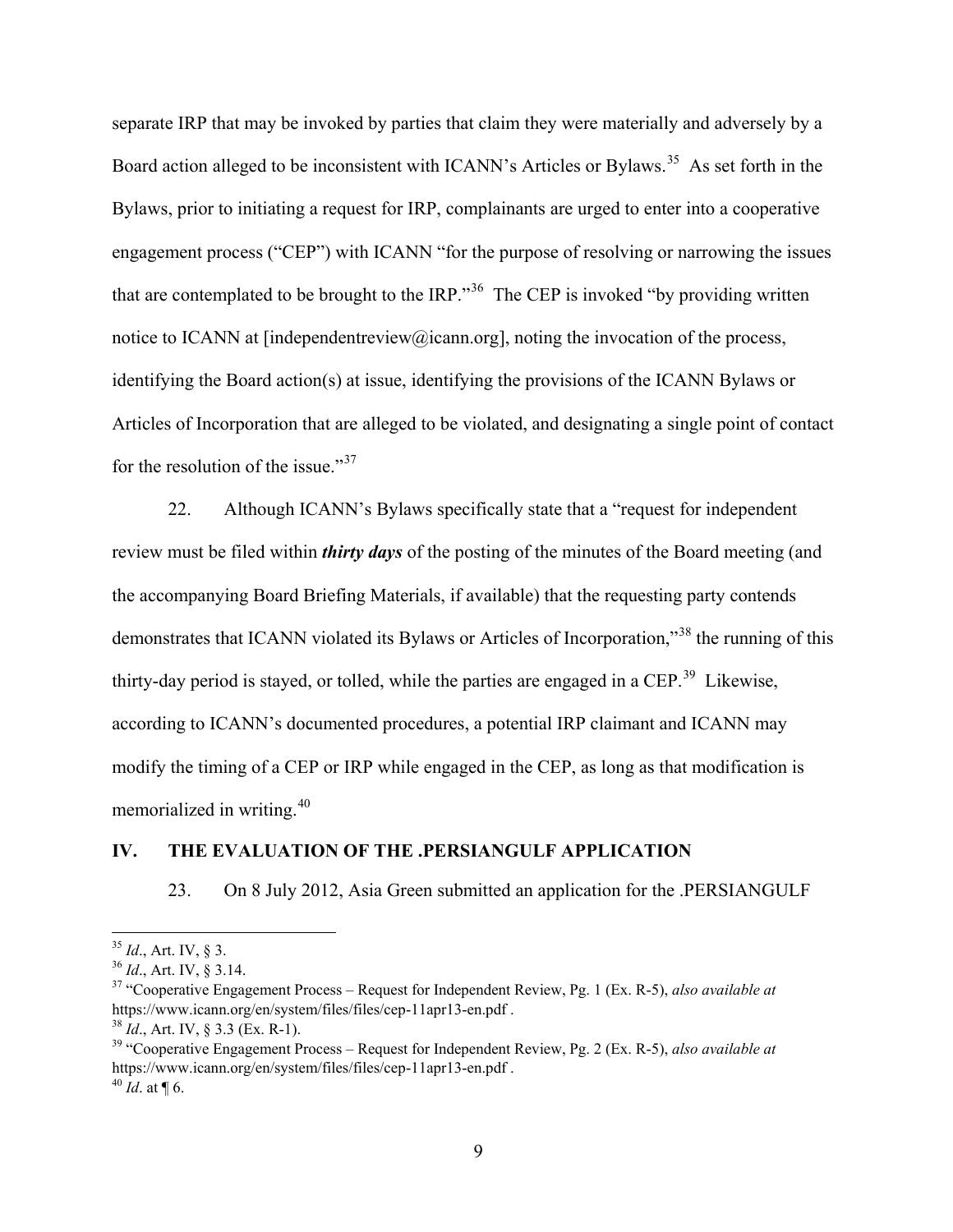gTLD. Subsequently, the governments of the United Arab Emirates, Oman, Baharain and Qatar sent virtually identical letters to the GAC and ICANN invoking the GAC's Early Warning system regarding the Application and requesting that the GAC issue advice regarding whether a .PERSIANGULF gTLD is appropriate.<sup>41</sup>

24. On 20 November 2012, as set forth in the Guidebook, these four countries caused the GAC to issue an Early Warning on the Application claiming that "[t]he applied for new gTLD is problematic and refers to a geographical place with [a] disputed name" and "[l]ack[s]  $[\dots]$  community involvement and support."<sup>42</sup>

25. As required by the Guidebook, ICANN informed Asia Green of the GAC Early Warning, and publicly posted the Early Warning on ICANN's website. However, as is clear in the Guidebook, this Early Warning was "not a formal objection, nor [did] it lead to a process that can result in rejection of the application."43 Rather, the GAC Early Warning served as notice to Asia Green "that the application [was] seen as potentially sensitive or problematic by one or more governments."<sup>44</sup>

26. In December 2012, the IO, Professor Alain Pellet, expressed his view regarding the Application.<sup>45</sup> The IO reviewed the history of this naming dispute, noted public comments against and in favor of a .PERSIANGULF gTLD, and described several, recognized authorities that utilize the name Persian Gulf for the sea area located between the Arabian Peninsula and

<sup>&</sup>lt;sup>41</sup> Letters to ICANN from the Governments of the United Arab Emirates, Bahrain, Qatar, and Oman (Exs. R-6-9).<br><sup>42</sup> GAC Early Warning from Regarding the Application (Ex. R-10).

<sup>&</sup>lt;sup>43</sup> Guidebook,  $\S$  1.1.2.4 (Ex. R-2).

<sup>44</sup> *Id*.

<sup>45</sup> The IO's Comments on the .PERSIANGULF Application (Ex. R-11), *also available at* http://www.independentobjector-newgtlds.org/home/the-independent-objector-s-comments-on-controversial-applications/persiangulfgeneral-comment/.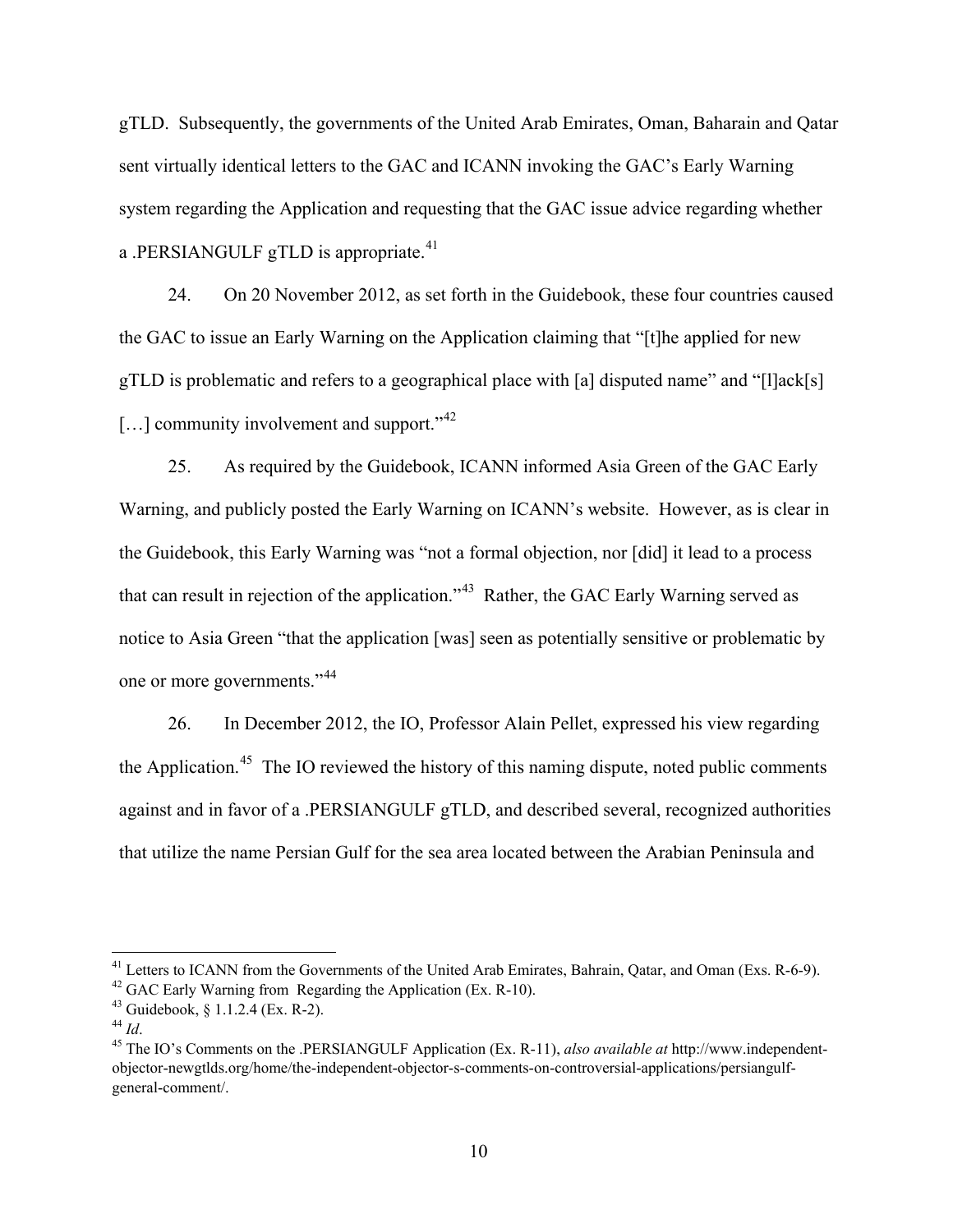the Islamic Republic of Iran.<sup>46</sup> Based upon this, the IO concluded that the Application was not contrary to generally accepted legal norms of morality and public order.<sup>47</sup> The IO also concluded that there was no basis for him to file a Community Objection because "it is most debatable" whether a .PERSIANGULF gTLD creates a likelihood of material detriment to members of the Arabian Gulf community.<sup>48</sup> Finally, the IO noted that the Arabian Gulf community could file its own objection to the application.<sup>49</sup>

27. On 13 March 2013, the GCC filed a Community Objection to the Application.<sup>50</sup> The ICC appointed Stephen M. Schwebel, former President of the International Court of Justice, to serve as the Expert Panelist to hear the GCC's Community Objection.<sup>51</sup>

28. While the GCC's Community Objection was pending, the GAC met during ICANN's Beijing, China meeting in April 2013, and reviewed a number of gTLD applications. In what is known as the "Beijing Communiqué," the GAC issued several different types of advice on numerous gTLD applications.<sup>52</sup> First, the GAC provided consensus advice to ICANN that two applications, for .AFRICA and .GCC, should not proceed,  $53$  which under Section 3.1 of the Guidebook creates "a strong presumption for the ICANN Board that the application[s] should not be approved."<sup>54</sup> Second, the GAC provided non-consensus advice to ICANN that some GAC members have raised concerns about two applications for religious terms, .ISLAM and .HALAL, and "it is the view of these GAC members that these applications should not

 <sup>46</sup> *Id*.

<sup>47</sup> *Id*.

<sup>48</sup> *Id*.

<sup>49</sup> *Id*.

<sup>50</sup> *See* Expert Determination in ICC Case No. EXP/423/ICANN/40, ¶ 2 (Ex. R-12).

<sup>51</sup> *See id*., ¶ 5.

 $52$  Beijing Communiqué,  $\P$  IV.1.a.i.i.1-2 (Ex. R-13).

<sup>&</sup>lt;sup>53</sup> The two applications were DotConnect Africa's application for .AFRICA and the GCCIX WILL's application for .the GCC.

<sup>54</sup> Beijing Communiqué, ¶ IV.1.a.i.i (Ex. R-13).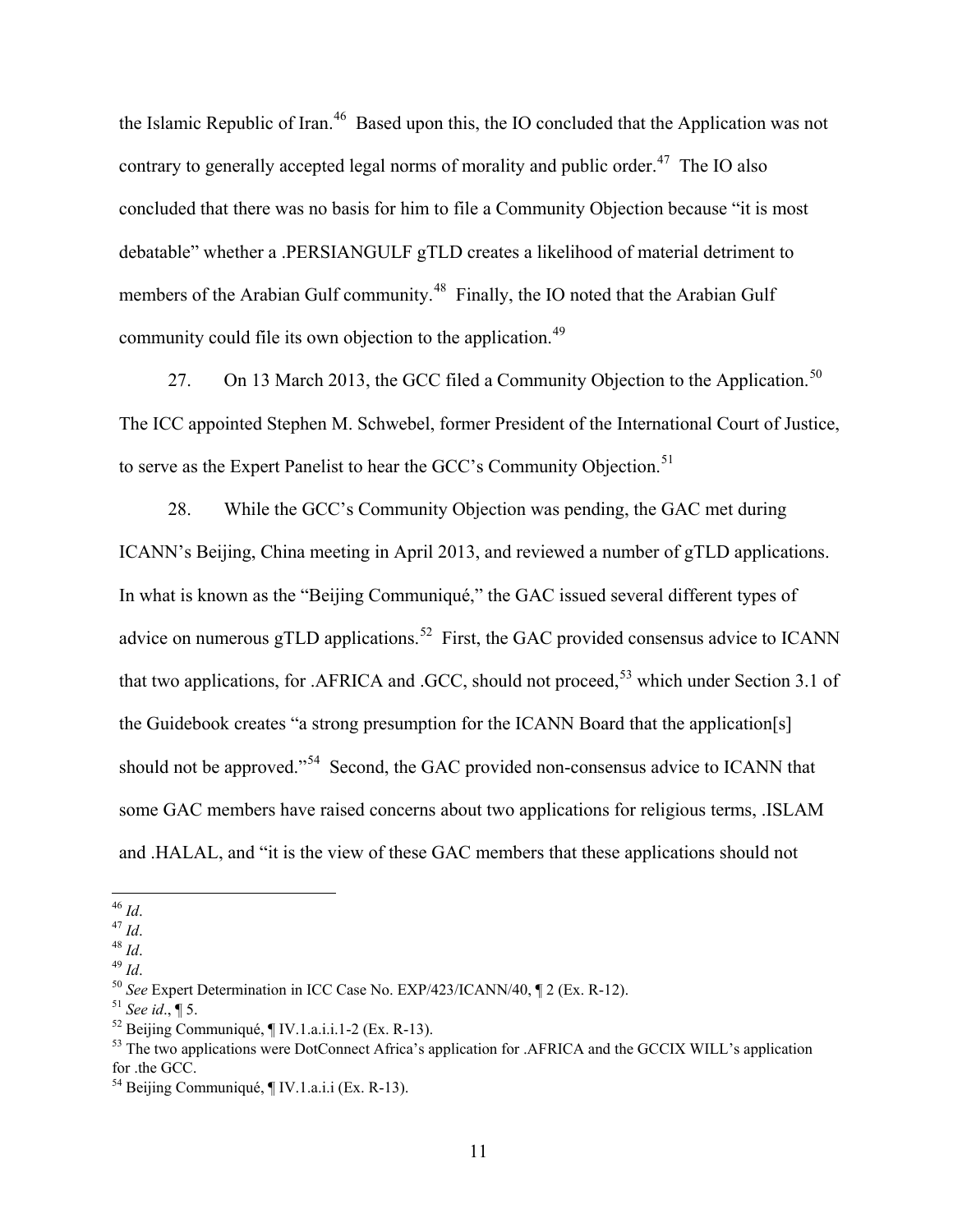proceed," which under Section 3.1 of the Guidebook means that the "ICANN Board is expected to enter into dialogue with the GAC to understand the scope of the concerns."<sup>55</sup> Third, the GAC advised ICANN that it wanted to give further consideration at its next meeting in Durban, South Africa to several gTLD applications, including the application for .PERSIANGULF, and requested that ICANN not proceed beyond initial evaluation of these applications until the further consideration was concluded.<sup>56</sup>

29. As required by the Guidebook, in May and June 2013, the NGPC considered the GAC advice provided in the Beijing Communiqué. On 4 June 2013, the NGPC adopted a Scorecard reflecting its response to the GAC advice.<sup>57</sup> First, the NGPC accepted the GAC consensus advice that two applications for .AFRICA and .GCC should not proceed, noting that both "will not be approved," pursuant to the Guidebook.<sup>58</sup> Second, the NGPC accepted the GAC non-consensus advice regarding the two religious terms, .ISLAM and .HALAL, stating that "the NGPC stands ready to enter into a dialogue with the GAC on this matter," pursuant to the Guidebook.<sup>59</sup> Third, the NGPC accepted the GAC's request for additional time to consider several other applications, including the .PERSIANGULF Application, clarifying that "ICANN will not proceed beyond initial evaluation of these identified strings" until the GAC has had additional time to provide advice on the applications.<sup>60</sup> The NGPC also noted that Community Objections had been filed regarding several of these applications, including

 <sup>55</sup> *Id*., ¶ IV.1.a.i.ii.

 $^{56}$  *Id.*, ¶ IV.1.c.

<sup>57</sup>NGPC Resolution 2013.06.04.NG01 (Ex. R-14), *also available at* https://features.icann.org/consideration-nonsafeguard-advice-gac%E2%80%99s-beijing-communiqu%C3%A9?language=fr.

<sup>58</sup> Annex 1 to NGPC Resolution 2013.06.04.NG01 at GAC Register #1-2 (Ex. R-15), *also available at*  https://www.icann.org/en/system/files/files/resolutions-new-gtld-annex-1-04jun13-en.pdf.

<sup>59</sup> *Id*. at GAC Register #3.

<sup>60</sup> *Id*. at GAC Register #4.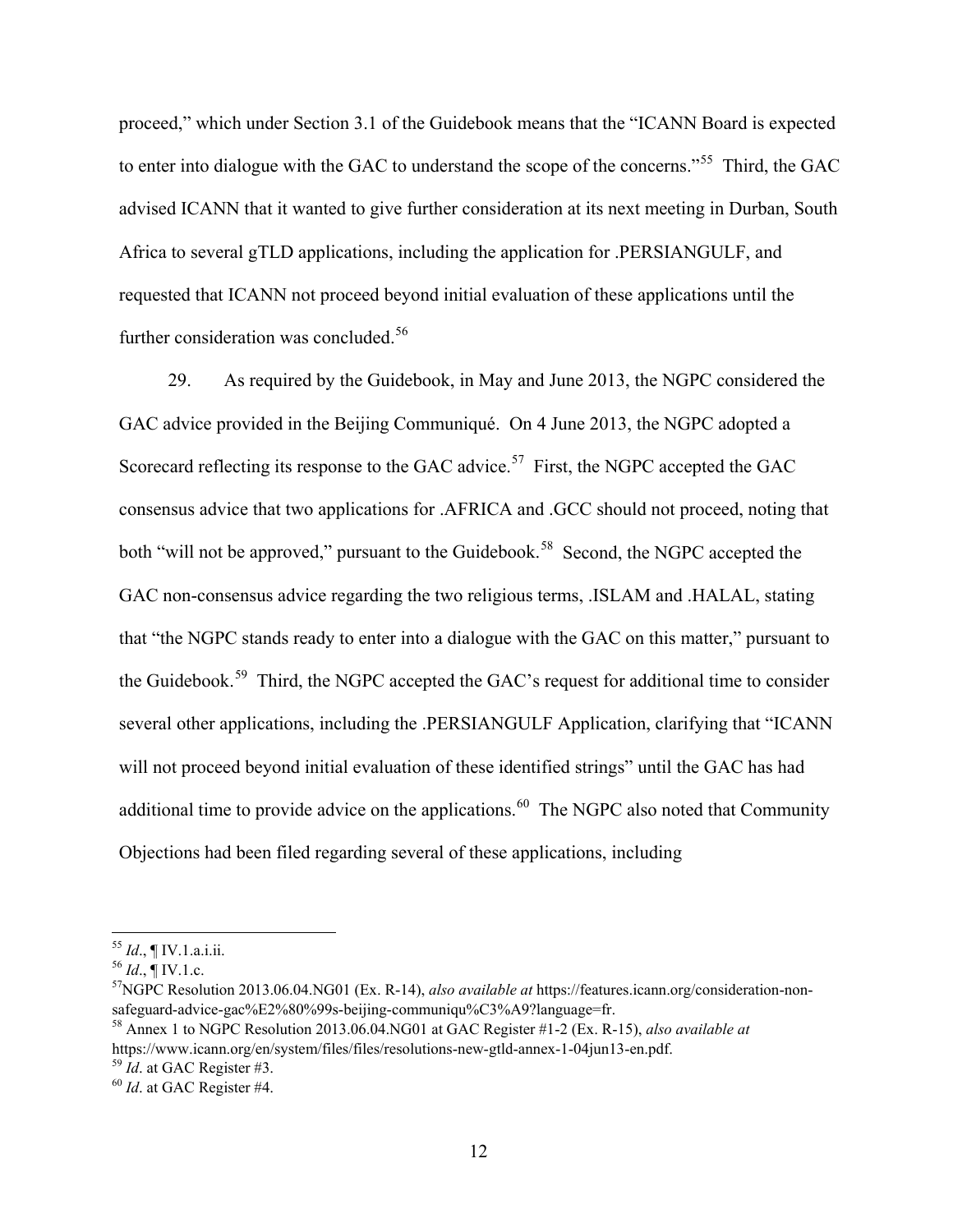the .PERSIANGULF Application.<sup>61</sup>

30. In July 2013, the United States Government issued a public statement to the GAC regarding gTLD applications with geographic implications, including .PERSIANGULF.<sup>62</sup> In this statement, the U.S. Government urged all relevant parties and GAC members to attempt to resolve any concerns about these gTLDs. $<sup>63</sup>$  In addition, the U.S. Government noted that "the</sup> current rules for the new gTLD program do not specifically prohibit or condition these strings," but stated that it was "willing in Durban to abstain and remain neutral on" these applications, "thereby allowing the GAC to present consensus objections on these strings to the [ICANN] Board, if no other government objects."<sup>64</sup>

31. The GAC next met during the ICANN Public Meeting in Durban. In the Durban Communiqué, which was the official statement from the GAC to ICANN as a result of the Durban meeting, the GAC informed ICANN that it "finalized its consideration" of the Application and that the GAC "*does not object*" to the application proceeding.<sup>65</sup>

32. Thereafter, ICANN's NGPC met to consider the Durban Communiqué and again adopted an NGPC Scorecard reflecting the NGPC's response to that advice.<sup>66</sup> In its Scorecard, which was publicly posted over a year ago, on 12 September 2013, the NGPC noted that the GAC "has finalized it consideration of the following string, and does not object to it

 $61$   $Id.$ 

<sup>&</sup>lt;sup>62</sup> U.S. Statement on Geographic Names in Advance of ICANN Durban Meeting (Ex. R-16), *also available at* http://www.ntia.doc.gov/files/ntia/publications/usg\_nextsteps\_07052013\_0.pdf.

<sup>&</sup>lt;sup>63</sup> *Id.*<br><sup>64</sup> *Id.*<br><sup>65</sup> Durban Communiqué, ¶ IV.1.3 (Cl's Annex 24). Citations to "Cl's Annexes" refer to annexes to the GCC's IRP Request.

<sup>66</sup> NGPC Resolution 2013.09.10.NG03 (Ex. R-17), *also available at* https://features.icann.org/gaccommuniqu%C3%A9-durban-scorecard?language=es.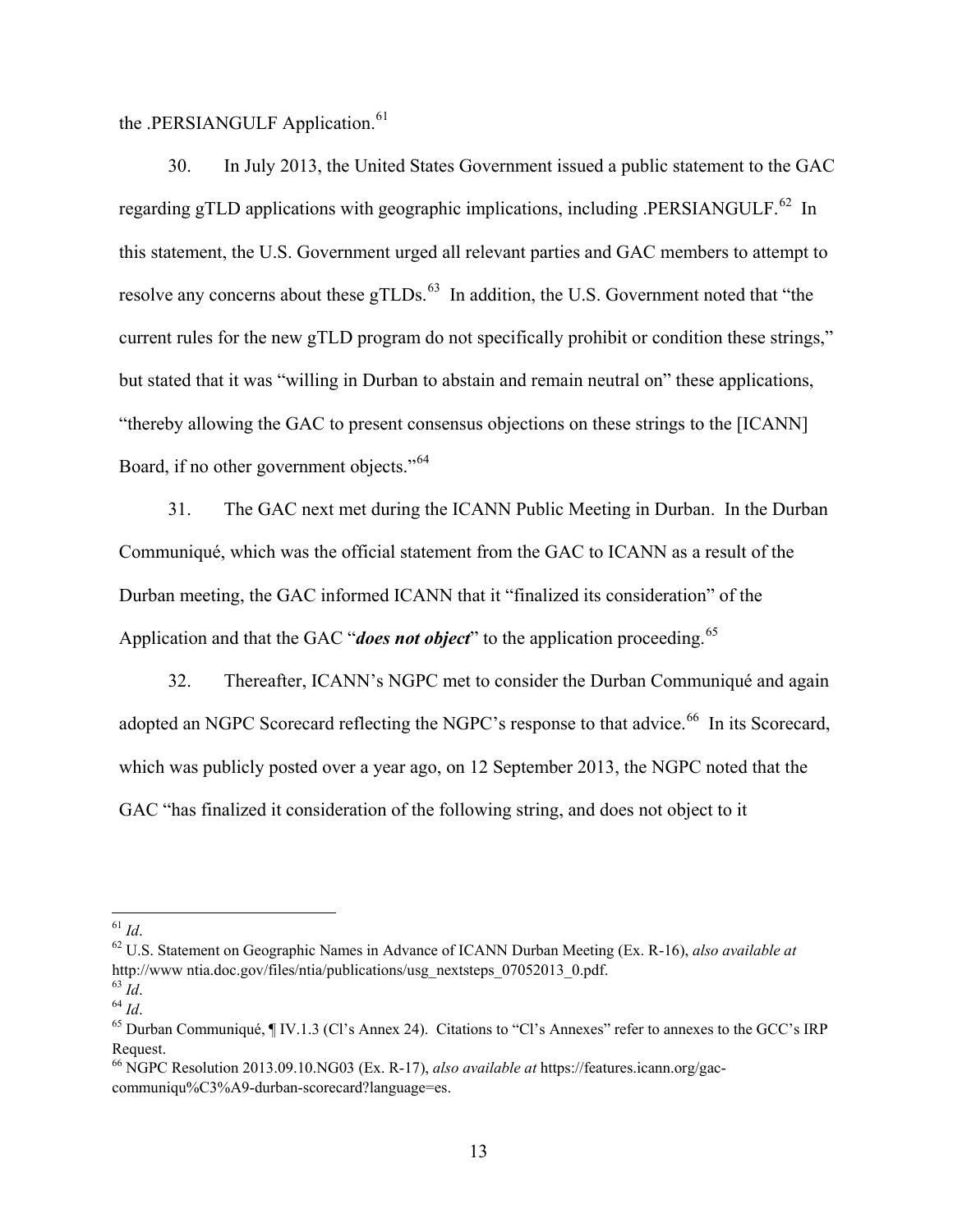proceeding: .persiangulf."<sup>67</sup> In addition, the NGPC stated that "ICANN will continue to process that application in accordance with the established procedures in the [Guidebook]," but noted that the GCC's Community Objection to the Application remained pending.<sup>68</sup>

33. On 30 October 2013, the Expert Panelist hearing the GCC's Community Objection, Judge Schwebel, issued his determination.<sup>69</sup> Judge Schwebel found that the GCC had failed to establish that "the application creates a likelihood of material detriment to the rights or legitimate interests of a significant portion of the community to which the string may be explicitly or implicitly targeted."70 Judge Schwebel determined—as the IO had suggested almost a year earlier—that the GCC's claim that the existence of a .PERSIANGULF string would allow Asia Green to interfere with the core activities of the Arabian gulf community "d[id] not provide or constitute proof that the Application if granted will create a likelihood of material detriment to the community of the Objector."<sup>71</sup> Judge Schwebel continued: "Nor is it easy to see what material detriment is likely to occur, which may explain why the Objection is so terse in this regard. In the perception of the Expert, the fact remains that the practical effect of registration of .PERSIANGULF gTLD is difficult to discern and weigh. Hence it follows that a likelihood of material detriment has not been established."<sup>72</sup>

34. Finally, Judge Schwebel noted that:

The dispute between Arab States and supporters, on the one hand, and the Islamic Republic of Iran, on other hand, over the denomination of the Gulf, has subsisted for more than fifty years. It is far from clear that registration of .PERSIANGULF gTLD would resolve, or exacerbate, or

 <sup>67</sup>Annex 1 to NGPC Resolution 2013.09.10.NG03 at GAC Register #9 (Ex. R-18), *also available at* https://www.icann.org/en/system/files/files/resolutions-new-gtld-annex-1-10sep13-en.pdf. <sup>68</sup> *Id*.

<sup>69</sup> Expert Determination in ICC Case No. EXP/423/ICANN/40 (Ex. R-12).

 $70$  *Id.*, **[1]** 38, 40.

 $^{71}$  *Id.*, ¶ 40.

 $72$  *Id.*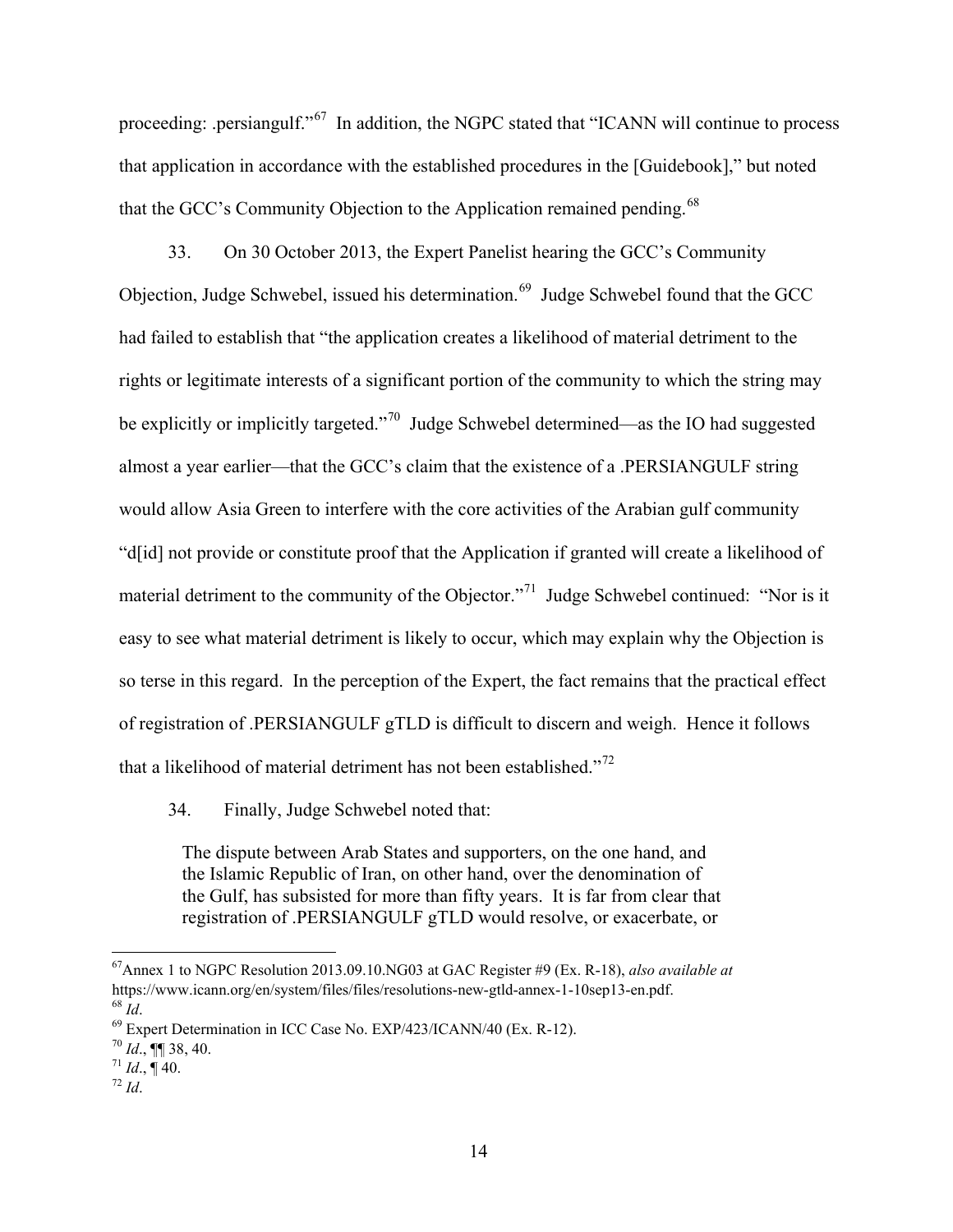significantly affect, that dispute. In any event, the GCC and other Arab interests are and would remain free to seek registration of a domain such as .ARABIANGULF gTLD.<sup>73</sup>

35. The GCC did not file a Reconsideration Request, did not institute a CEP, and did not pursue any other ICANN accountability process with respect the NGPC's statement that the .PERSIANGULF Application would proceed. Instead, the GCC waited for *over one year* after the NGPC's decision, until 5 December 2014, to file this IRP. On the same date, the GCC filed a Request for Emergency Relief ("Emergency Request"), seeking to stay finalization of a registry agreement between ICANN and Asia Green while the GCC's IRP is pending. ICANN and the GCC have fully briefed the Emergency Request, but the Emergency Request panelist selected by the ICDR has not yet issued his interim declaration.

## **STANDARD OF REVIEW**

36. The IRP is a unique, non-binding process available under ICANN's Bylaws for persons or entities that claim to have been materially and adversely affected by a decision or action of the ICANN Board, but only to the extent that Board action was inconsistent with ICANN's Articles or Bylaws.<sup>74</sup> The IRP Panel, when it is constituted, will be tasked with providing its opinion as to whether the challenged Board actions violated ICANN's Articles or Bylaws.<sup>75</sup> ICANN's Bylaws specifically identify the deferential standard of review that the IRP Panel must apply when evaluating the actions of the ICANN Board, focusing on:

- a. Did the Board act without conflict of interest in taking its decision?;
- b. Did the Board exercise due diligence and care in having a reasonable amount of facts in front of them?; and
- c. Did the Board members exercise independent judgment in taking the decision,

 $^{73}$  *Id.*, ¶ 42.

<sup>74</sup> Bylaws, Art. IV, §§ 3.1, 3.2 (Ex. R-1). 75 *Id.* Art. IV, § 3.4.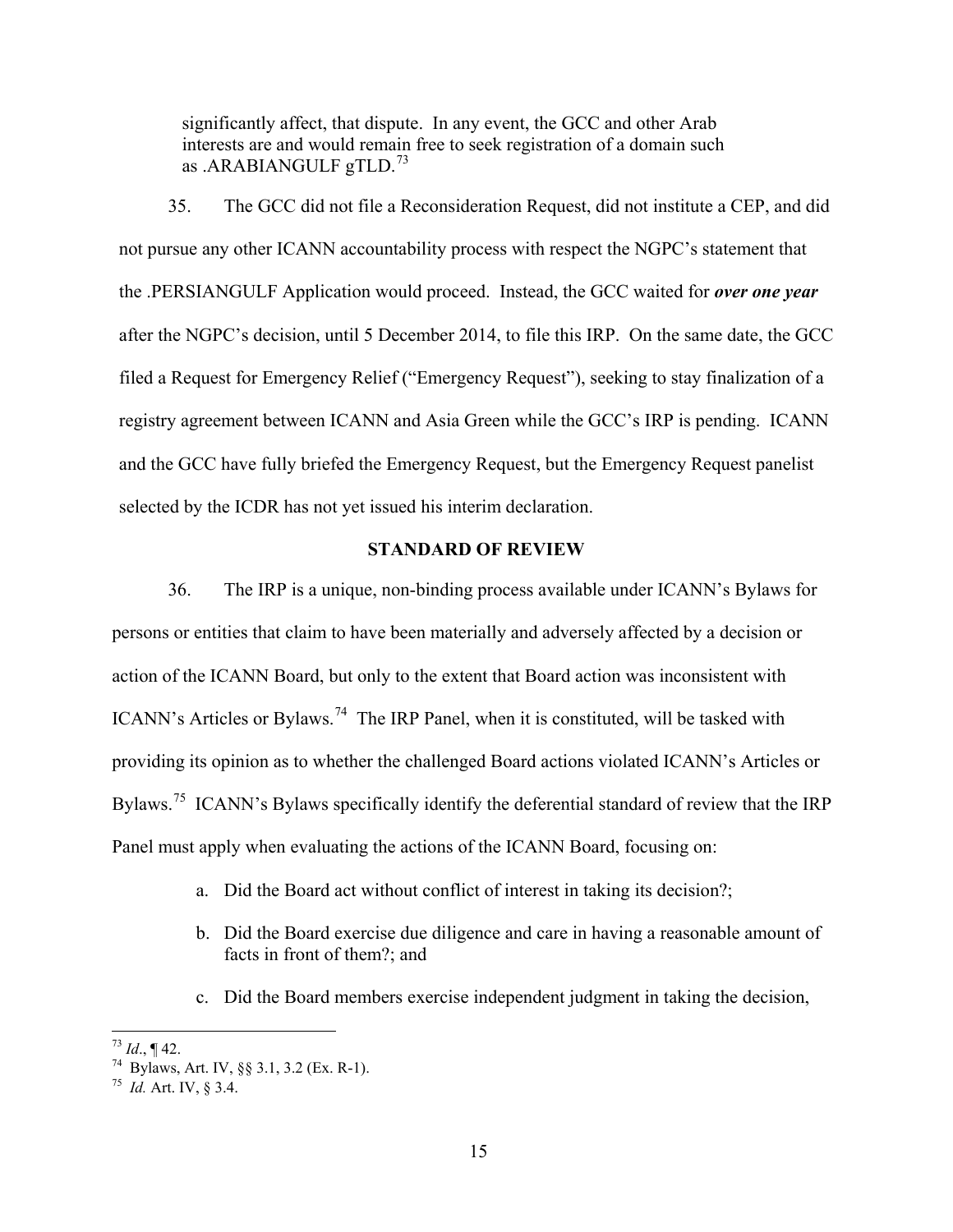believed to be in the best interests of the company?<sup>76</sup>

The IRP Panel is neither asked to, nor allowed to, substitute its judgment for that of the Board.<sup>77</sup>

37. ICANN has appointed the ICDR as ICANN's IRP Provider. ICANN's Bylaws and the Supplementary Procedures that the ICDR has adopted specifically for ICANN IRP proceedings apply here.78 The Bylaws provide that the IRP be conducted via "email and otherwise via the Internet to the maximum extent feasible."79 The IRP Panel may also hold meetings via telephone where necessary, and "[i]n the unlikely event that a telephone or inperson hearing is convened, the hearing shall be limited to argument only; all evidence, including witness statements, must be submitted in writing in advance."<sup>80</sup>

38. Consistent with ICANN's Bylaws, the IRP Panel is to issue a written "declaration," rather than some sort of arbitration award, designating, among other things, the prevailing party.<sup>81</sup> The Board will give serious consideration to the IRP Panel's declaration and, "where feasible," shall consider the IRP Panel's declaration at the Board's next meeting.<sup>82</sup>

#### **ARGUMENT**

39. The GCC's IRP Request fails for three, independent reasons. First, the GCC's request is time barred—the deadline for the GCC to file its IRP request expired over a year ago when the NGPC publicly stated that it would proceed with the .PERSIANGULF application.

 <sup>76</sup> *Id.*

<sup>77</sup> *Id.* 

 $78$  Absent a governing provision in ICANN's Bylaws or the ICDR's Supplemental Procedures, the ICDR Rules apply. In the event of any inconsistency between the Supplementary Procedures and the ICDR's Rules, the Supplementary Procedures shall govern. *Id*., Art. IV, § 3.8; *see also* ICDR Supplementary Procedures for Internet Corporation for Assigned Names and Numbers, Independent Review Process ("Supplementary Procedures"), § 2 (Ex. R-19), *also available at*

https://www.adr.org/cs/groups/international/documents/document/z2uy/mde0/~edisp/adrstage2014403.pdf.  $^{79}$  Bylaws, Art. IV,  $\frac{8}{3.12}$  (Ex. R-1).

<sup>&</sup>lt;sup>80</sup> *Id.*, Art. IV, § 3.12; Supplementary Procedures ¶ 10 (Ex. R-19).<br><sup>81</sup> Bylaws, Art. IV, § 3.18 (Ex. R-1).

<sup>82</sup> *Id*., Art. IV, § 3.21.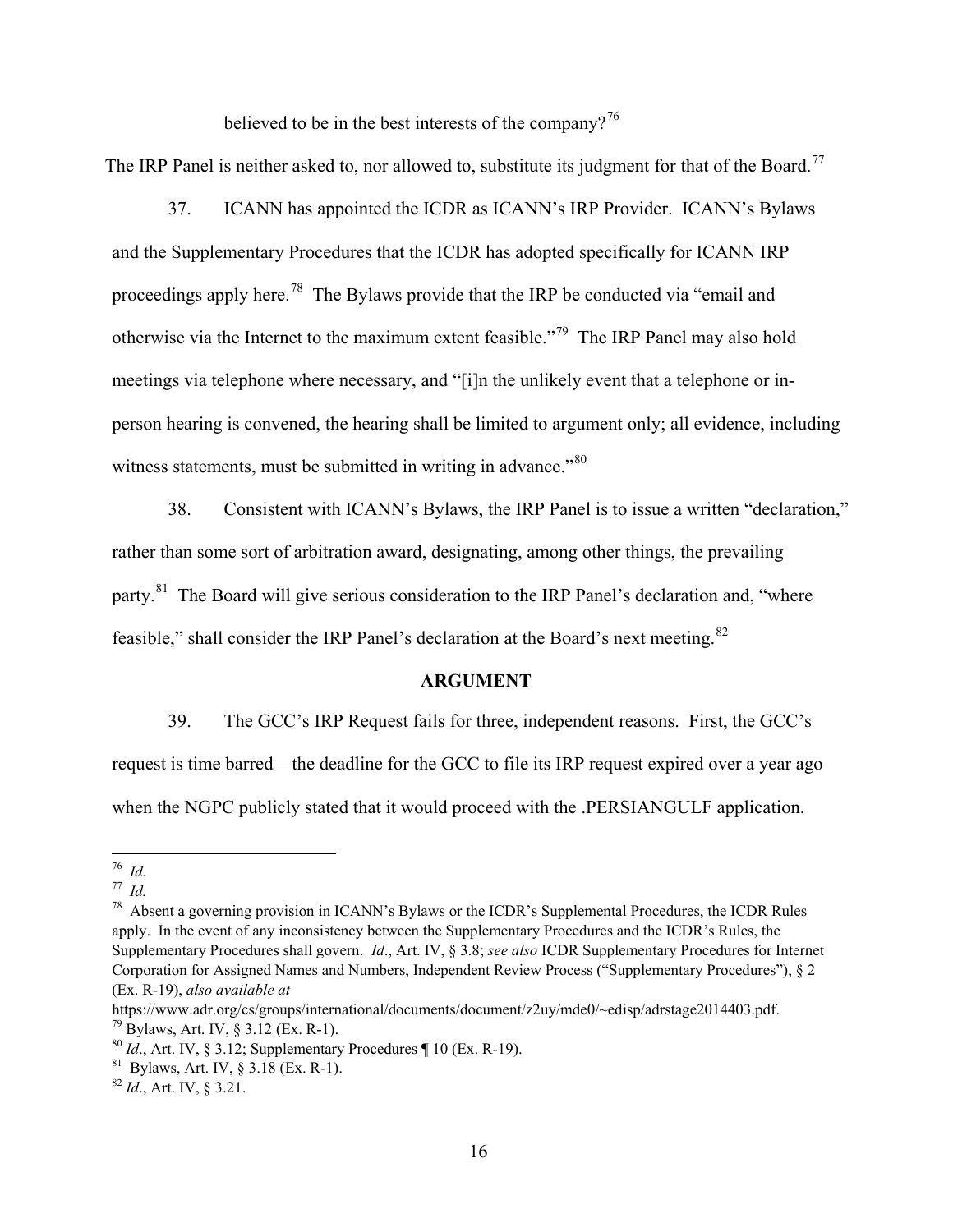Second, the GCC has not identified a single ICANN Board action that violated ICANN's Articles and Bylaws. Third, the GCC has not been "materially affected" by the NGPC's decision to proceed with the .PERSIANGULF Application because it has not suffered a cognizable injury.

## **I. THE GCC'S REQUEST IS TIME BARRED.**

40. As is clearly set forth in ICANN's Bylaws and documented procedures, an IRP must be initiated within thirty days of the posting of the Board meeting minutes that the IRP claimant contends demonstrate that ICANN violated its Bylaws or Articles of Incorporation, unless extended by a CEP or a written agreement between the claimant and ICANN.<sup>83</sup>

41. The only ICANN Board action that even arguably could have injured the GCC was the NGPC's decision to direct ICANN staff to continue processing the .PERSIANGULF Application after the GAC advised that it did not object to the Application proceeding. That decision was set forth in the NGPC's Durban Communiqué Scorecard, which was approved by the NGPC on 10 September 2013 and publicly posted on 12 September 2013.<sup>84</sup> The minutes and Board Briefing Materials related to that decision were posted on 30 September 2013.<sup>85</sup> Thus, the GCC's deadline to file its IRP Request expired on 30 October 2013, *nearly 14 months ago*. As such, this IRP Request is now time barred.

42. In support of its Emergency Request, the GCC submitted a witness declaration from Abdulrahman Al Marzouqi, who represents the United Arab Emirates ("UAE") on the GAC and in the UAE's dealings with ICANN.<sup>86</sup> Mr. Al Marzouqi states that he engaged in discussions with ICANN about the .PERSIANGULF Application after the NGPC action in

 <sup>83</sup> *See* ¶¶ 21-22, above.

<sup>84</sup> NGPC Resolution 2013.09.10NG03 (Ex. R-17); Annex 1 to NGPC Resolution 2013.09.10NG03 (Ex. R-18). 85Minutes of 10 September 2013 Meeting of the NGPC (Ex. R-20), *also available at*  https://www.icann.org/resources/board-material/minutes-new-gtld-2013-09-10-en.

<sup>&</sup>lt;sup>86</sup> Witness Statement of Abdulrahman Al Marzouqi in Support of GCC's Emergency Request (Ex. R-23).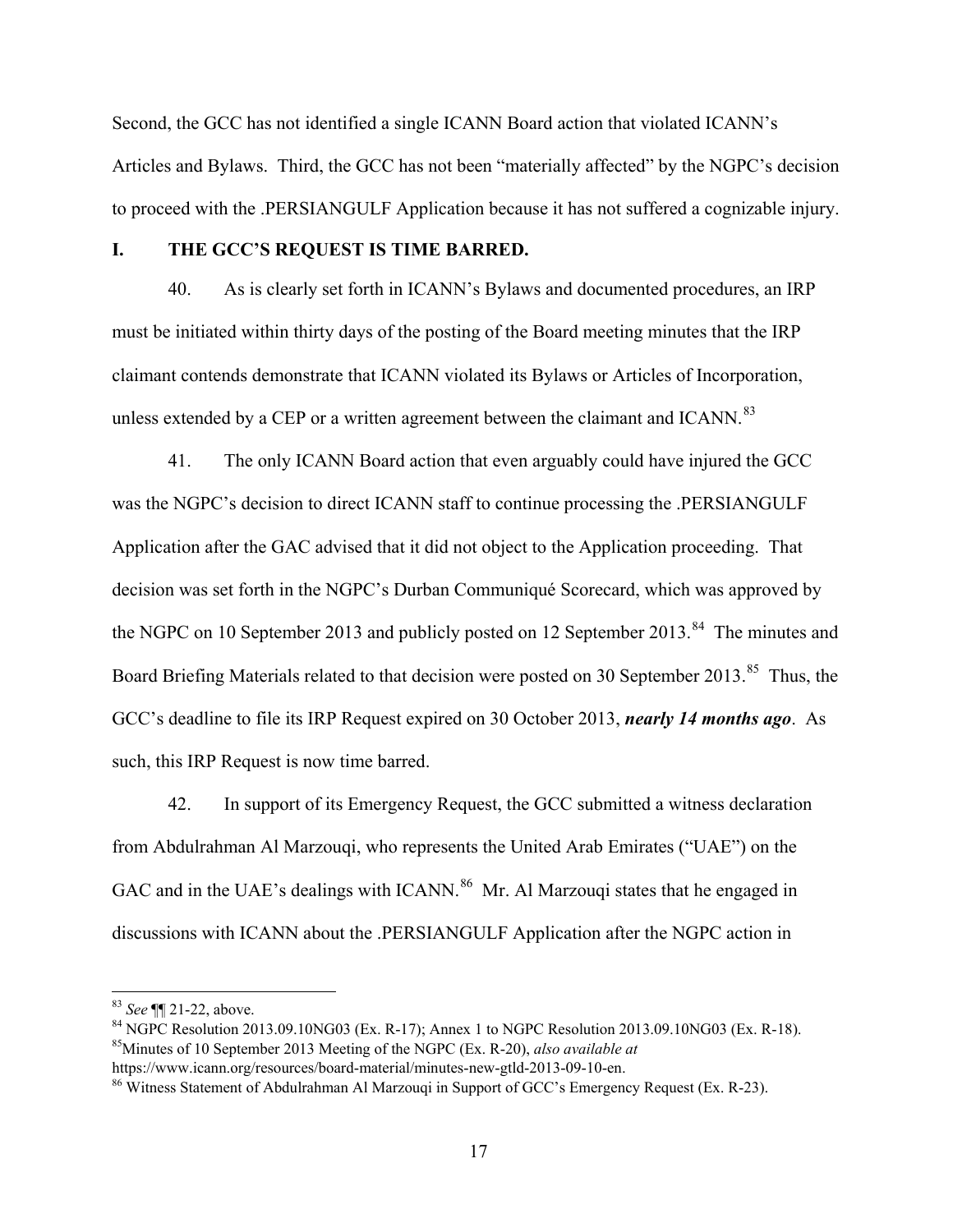September 2013. Mr. Al Marzouqi's witness statement, however, does not show that the running of the IRP's 30-day timeline was tolled or stayed by these informal discussions. First, there is no claim that the GCC or Mr. Al Marzouqi invoked the CEP, because they did not. Second, there is no claim that Mr. Al Marzouqi sought an extension in the time to file an IRP Request, because he did not. Third, there is no claim or evidence that ICANN representatives told Mr. Al Marzouqi that the 30-day deadline for filing an IRP Request was extended, because they did not.

43. The GCC knew or should have known about ICANN's documented procedures governing the timing of requests for IRP and CEP. Those procedures, as set forth in the Bylaws and the Supplementary Procedures, are publicly available and were last amended in April 2013. ICANN was under no duty to affirmatively inform the GCC, or Mr. Al Marzouqi, of the timing for filing an IRP Request, as Mr. Al Marzouqi's witness statement seems to imply.

44. The GCC also seems to argue that the 30-day deadline was tolled because the informal resolution discussions between Mr. Al Marzouqi and ICANN were equivalent to a CEP. The CEP, however, is a formal resolution process that is invoked by the sending of an email to a particular ICANN address with specific information, and is distinct from the informal discussions that Mr. Al Marzouqi describes and that ICANN routinely engages in. $87$  Moreover, ICANN's documented procedures make clear that any modification of the timing of an IRP or CEP must be in writing.<sup>88</sup> The GCC never invoked the CEP or formally sought any sort of extension in the GCC's time to file its IRP Request.

45. By asserting that the GCC's IRP Request is time barred, ICANN is not seeking to evade its own accountability mechanisms or this IRP. Rather, ICANN is seeking to ensure that all IRP claimants are treated in the same manner and in a manner that is consistent with

 <sup>87</sup> Bylaws, Art. IV, § 3.14.

 $88$  Cooperative Engagement Process – Request for Independent Review (Ex. R-5).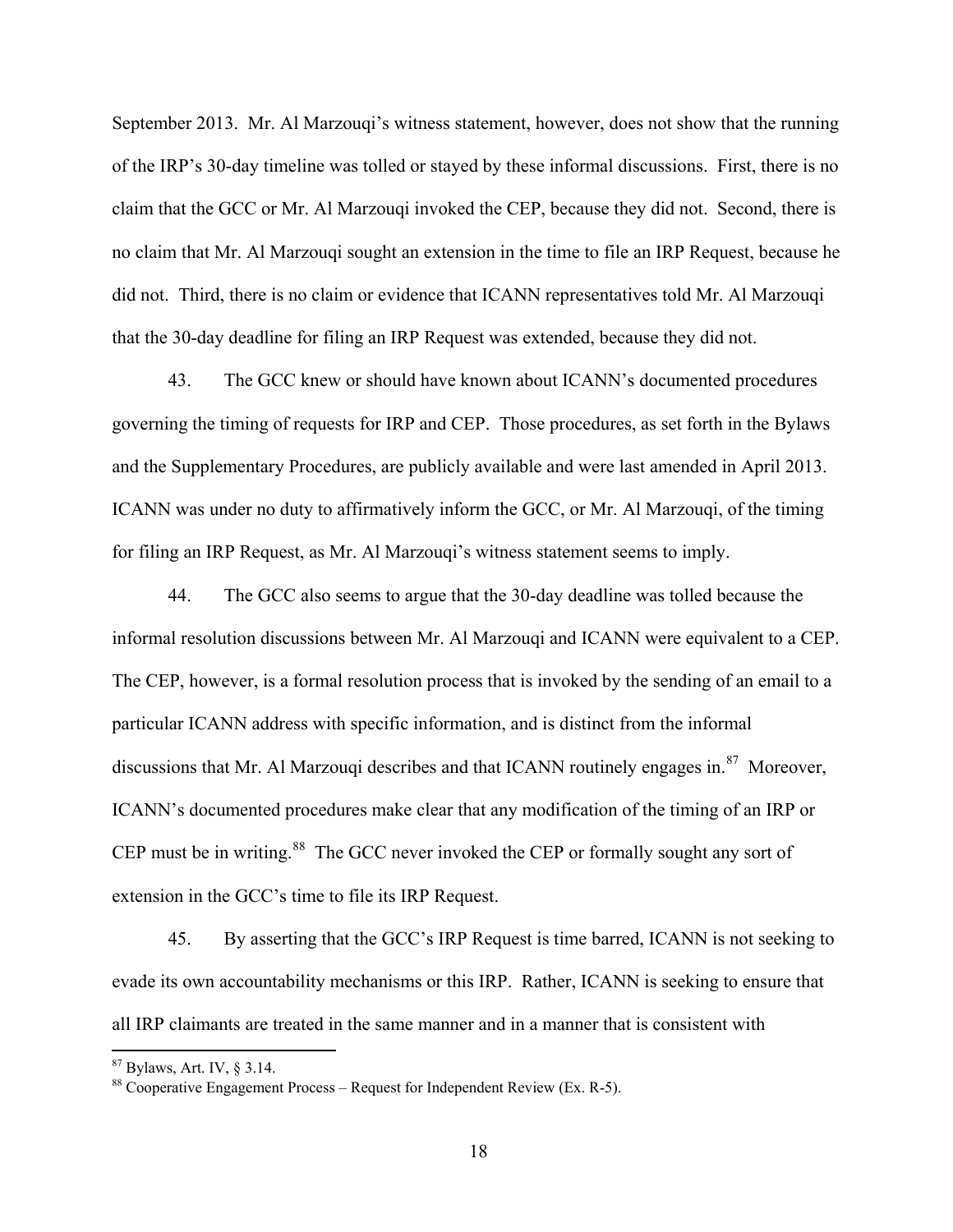ICANN's documented procedures. Indeed, the GCC's late IRP Request affects the rights of third parties, including the applicant for the .PERSIANGULF gTLD, and ICANN, which has established procedures for all applicants and third parties when it comes to objecting to new gTLD applications. The GCC simply failed to follow these procedures.

## **II. THE GCC FAILS TO IDENTIFY ANY ICANN BOARD ACTION THAT VIOLATED ICANN'S ARTICLES OR BYLAWS.**

46. Even if the GCC's IRP Request were not time barred, the GCC has not stated any basis for independent review because the GCC fails to identify any Board action or decision that violated ICANN's Articles or Bylaws.<sup>89</sup> Instead, the GCC claims that ICANN violated its "guidelines" by: (i) failing to respect the GCC's concern regarding the .PERSIANGULF Application; (ii) failing to properly consider the GAC's advice; and (iii) failing to require that the .PERSIANGULF Application obtain support from "relevant governments."90 The GCC further claims that ICANN improperly treated the .PERSIANGULF Application differently than the applications for .ISLAM and .HALAL, $91$  and that Judge Schwebel incorrectly decided the GCC's Community Objection.<sup>92</sup> None of these claims demonstrates a violation of the Articles or Bylaws by ICANN's Board, or supports the GCC's IRP Request.

# **A. The NGPC Adhered To The Guidebook And Violated No Article Or Bylaws Provision In Allowing The .PERSIANGULF Application To Proceed.**

47. The GCC's general claims that ICANN did not respect the GCC's concern about the Application and failed to properly consider the GAC's advice are incorrect. As detailed above, ICANN properly processed the Early Warning prompted by the GCC as well as the GCC's Community Objection.

 <sup>89</sup> Bylaws, Art. IV., § 3.2 (Ex. R-1).

 $^{90}$  IRP Request, ¶[ 55-58.

 $^{91}$  *Id.*, **¶** 60-69.

 $^{92}$  *Id.*, **¶** 70-74.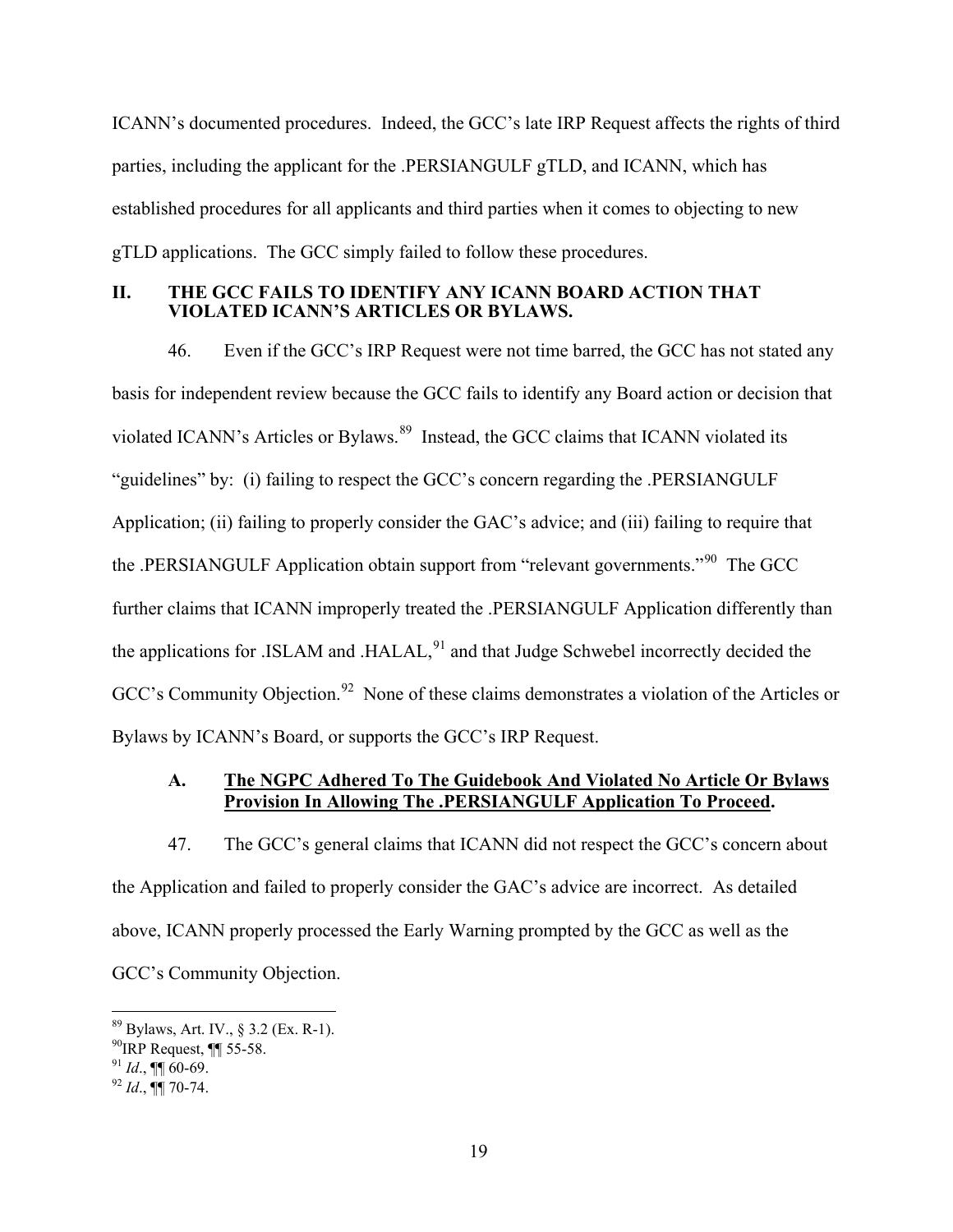48. Moreover, ICANN's Board (through the NGPC) properly considered the GAC's advice regarding the .PERSIANGULF gTLD. In its Beijing Communiqué, the GAC initially advised the NGPC not to proceed beyond initial evaluation of the .PERSIANGULF Application so that the GAC would have additional time to consider the GCC's concerns.<sup>93</sup> The NGPC did just that, stating that "ICANN will allow evaluation and dispute resolution processes to go forward, but will not enter into registry agreements with applicants for the identified strings for now."<sup>94</sup> Subsequently, in its Durban Communiqué, the GAC advised ICANN that the GAC had completed its consideration of .PERSIANGULF and "d[id] not object" to the Application proceeding.<sup>95</sup> Again, the NGPC accepted that advice, stating that ICANN would continue to process that Application in accordance with the procedures in the Guidebook.<sup>96</sup> Even at this step, however, the NGPC noted that the GCC's Community Objection was still pending, and allowed that process to resolve before taking any definitive action on .PERSIANGULF.<sup>97</sup>

49. ICANN's Board took all the steps required of it when presented with the GCC's concerns about, as well as the GAC's advice regarding, the .PERSIANGULF Application, and the GCC has presented no evidence to the contrary.

50. Likewise, the GCC's argument that ICANN acted inconsistently with the GAC Principles Regarding New gTLDs ("GAC Principles") by permitting the .PERSIANGULF Application to proceed without the support of "relevant governments" is misplaced.<sup>98</sup> As an initial matter, the GAC Principles are not part of ICANN's Articles or Bylaws, which are the

 $93$  Beijing Communiqué ¶ IV.1.c (Ex. R-13).

<sup>94</sup> Annex 1 to NGPC Resolution 2013.06.04.NG01 at GAC Register #1-2 (Ex. R-15), *also available at*  https://www.icann.org/en/system/files/files/resolutions-new-gtld-annex-1-04jun13-en.pdf.

<sup>&</sup>lt;sup>95</sup> Durban Communiqué (Cl's Annex 24).

<sup>96</sup> Annex 1 to NGPC Resolution 2013.09.10.NG03 at GAC Register #9 (R-18), *also available at* https://www.icann.org/en/system/files/files/resolutions-new-gtld-annex-1-10sep13-en.pdf.  $^{97}$  *Id.* 

<sup>98</sup> IRP Request, ¶ 57.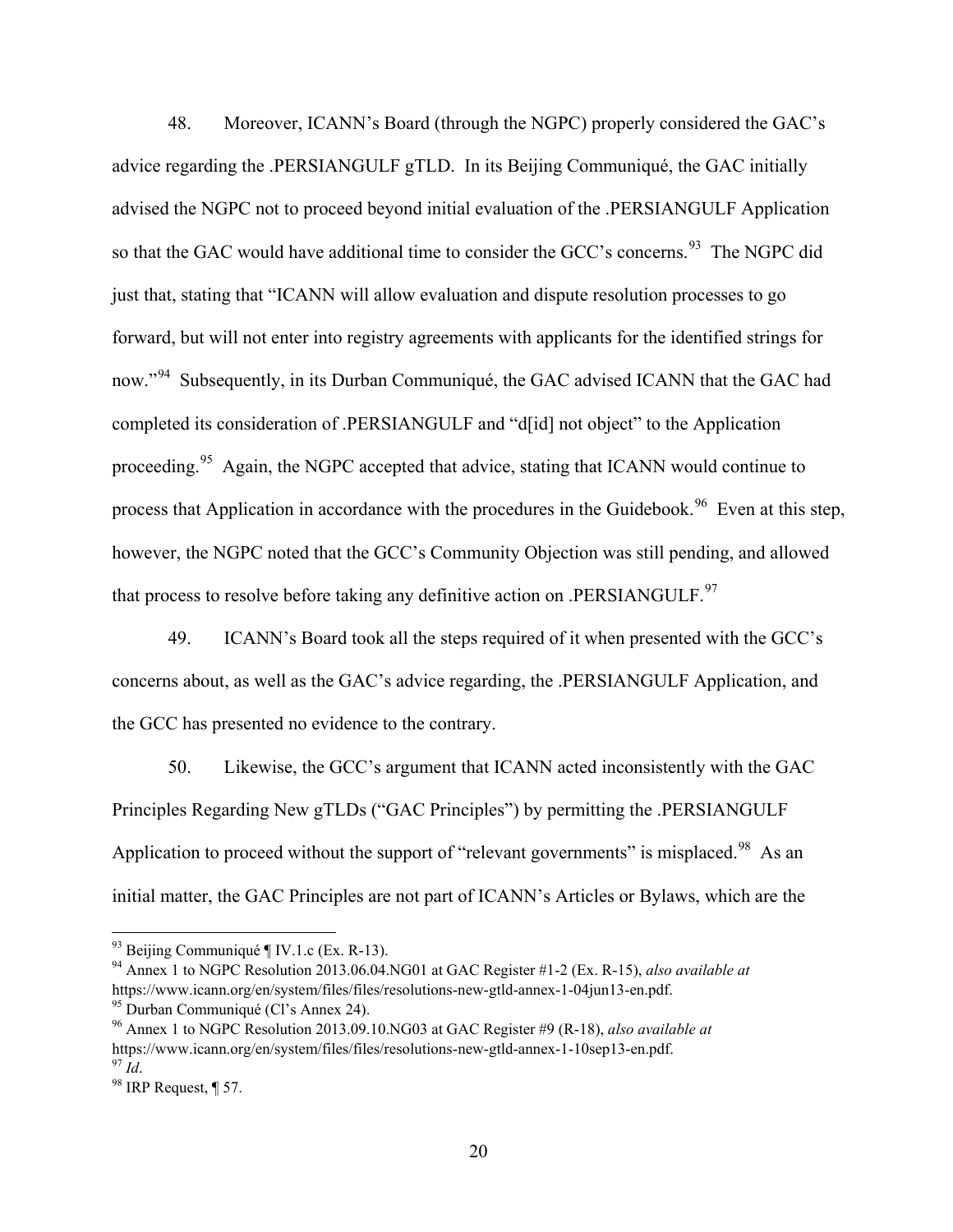only documents relevant to this IRP. The GAC Principles were presented to ICANN in March 2007 in order to inform the development of the New gTLD Program and eventually the Guidebook.<sup>99</sup> The GAC's statement in the GAC Principles that "ICANN should avoid country, territory or place names, and country, territory or regional language or people descriptions, unless in agreement with the relevant government or public authorities,"<sup>100</sup> informed the drafting of Section 2.2.1.4 of the Guidebook regarding "geographic names."101 That section of the Guidebook specifies that in accordance with the GAC Principles, applications for countries or territories listed in the ISO 3166-1 standard will not be approved.<sup>102</sup> It further specifies that applications for certain geographic names, defined to include certain city names, certain subnational place names listed in the ISO 3166-2 standard, and names listed as a UNESCO region or appearing on the "Composition of macro geographical (continental) regions, geographical subregions, and selected economic and other groupings" list, must obtain support of the "relevant governments."103 However, applications that do not fit within the Guidebook's definition of "geographic names requiring government support" "will not require documentation of government support in the evaluation process."104 "Persian Gulf" is not a designated "geographic name" as that phrase is defined in the Guidebook, and therefore did not (and does not) require the support of relevant governments.

<sup>99</sup> GAC Principles Regarding New gTLDs, ¶ 1.1 (Ex. R-21). 100 *Id*., ¶ 2.2.

 $101$  Guidebook, § 2.2.1.4 (Ex. R-2).

<sup>102</sup> *Id*., § 2.2.1.4.1.

<sup>103</sup> *Id*., § 2.2.1.4.2.

<sup>&</sup>lt;sup>104</sup> *Id.* ICANN's Geographic Names Panel is one of multiple panels that are involved in ICANN's initial evaluation process for new gTLDs. The Geographic Names Panel is responsible for determining if a proposed new gTLD represents a "geographic name" (country or territory name, sub-national geographic name, city name, continent or UN Region) under the standards set forth by Guidebook. The Geographic Names Panel also evaluates whether geographic name applications require government support and, if so, ensures that the supporting documents from government authorities included in the application are verified and original. *See* Guidebook, § 2.2.1.4.2.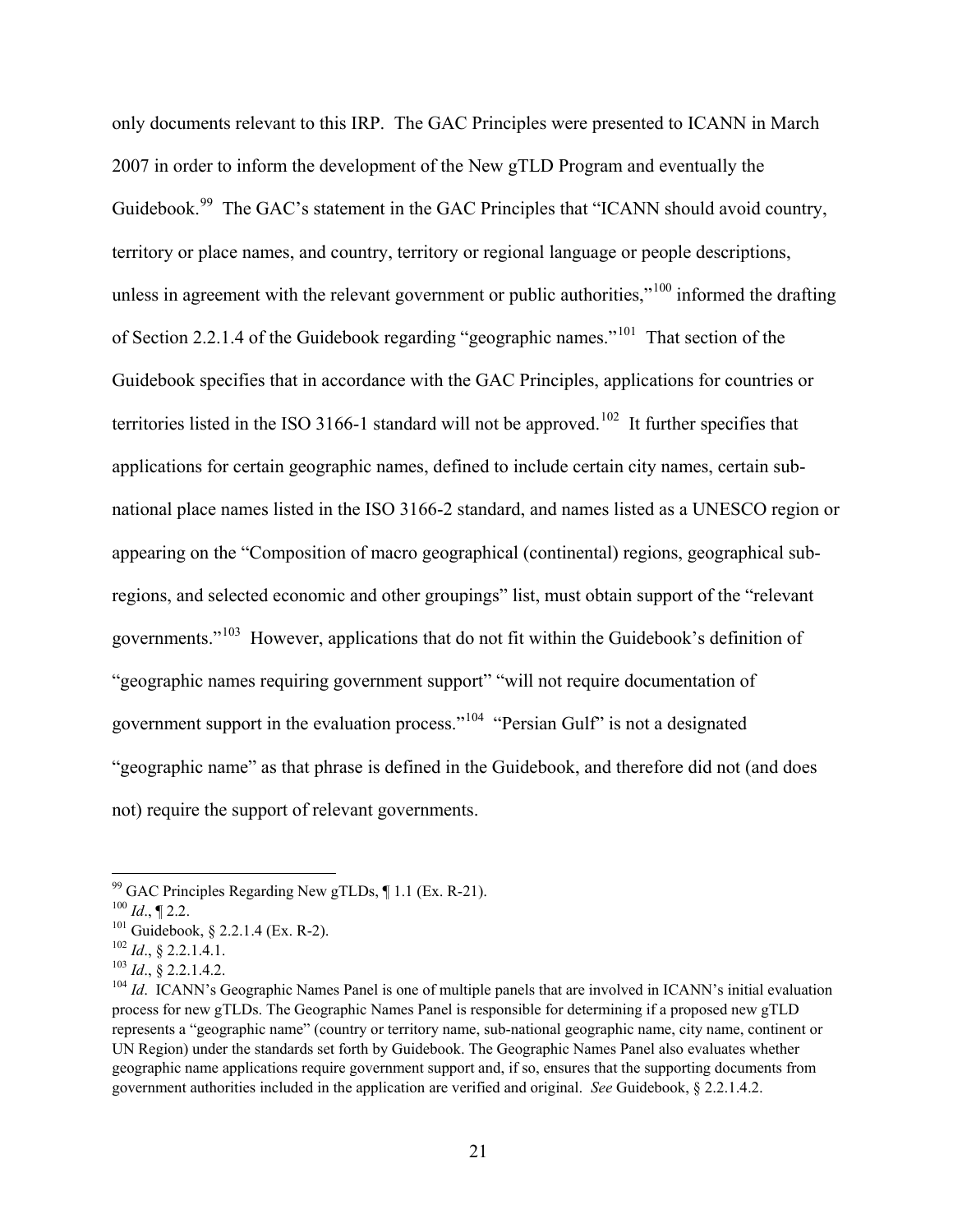51. Accordingly, there is no support for the claims that ICANN did not consider the GCC's concerns, did not properly implement the GAC's advice, or failed to require government support for the .PERSIANGULF gTLD. The GCC expressed its concerns about the Application through the two appropriate vehicles, the GAC and the Community Objection process. In response, ICANN did precisely what it was supposed to do pursuant to the Guidebook—it considered and followed the GAC's advice, and it waited for and respected the expert determination on the GCC's Community Objection to the Application. There is no Article, Bylaws provision or "guideline" that requires the ICANN Board to do anything more than follow the processes that it has followed.

#### **B. The NGPC Properly Treated The .PERSIANGULF Application Differently Than The .ISLAM And .HALAL Applications.**

52. Similarly, there is no merit to the GCC's claim that the ICANN Board improperly treated the .PERSIANGULF Application differently than the applications for .ISLAM and .HALAL.<sup>105</sup> In fact, the NGPC *did* treat these applications differently, but it did so because these applications were the subject of *different types of advice* from the GAC, which required different treatment. As set forth above, the GAC's Beijing Communiqué provided "nonconsensus" advice to ICANN, pursuant to Section 3.1 of the Guidebook, that .ISLAM and .HALAL should not proceed. 106 Pursuant to the Guidebook, "non-consensus" advice from the GAC regarding an application means that the "ICANN Board is expected to enter into dialogue with the GAC to understand the scope of the concerns."<sup>107</sup> Following receipt of such advice, ICANN's Board (through the NGPC) required the applicant for .ISLAM and .HALAL to

 $105$  IRP Request ¶ 60-69.

 $106$  Beijing Communiqué ¶ IV.1.a.ii (Ex. R-13).

 $107$  Guidebook, § 3.1 (II).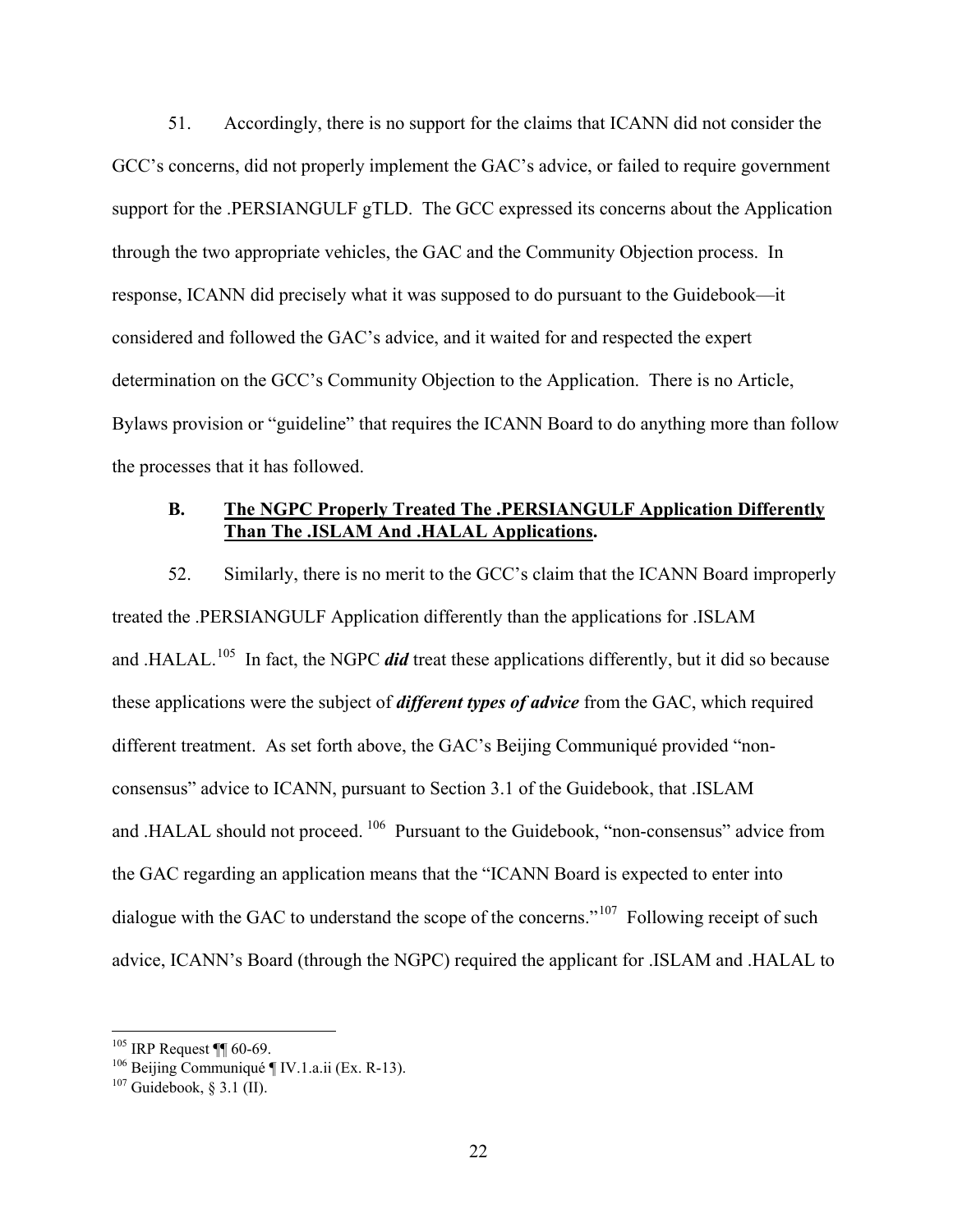engage with relevant parties in an effort to address the concerns stated in the GAC advice.<sup>108</sup>

53. On the other hand, with respect to the .PERSIANGULF Application, the GAC (after extended consideration) specifically advised that it "does not object" to the Application going forward.109 Accordingly, the .PERSIANGULF Application has proceeded, while .ISLAM and .HALAL have not. The applications were treated differently because the GAC viewed them differently and provided significantly different advice with respect to each.

# **C. The GCC'S Argument That The Expert Panelist Incorrectly Overruled Its Community Objection Is Not An Appropriate Basis For An IRP.**

54. Finally, the issues that the GCC raises regarding Judge Schwebel's determination on the GCC's Community Objection are not a proper basis for an IRP. <sup>110</sup> A determination by an Expert Panelist in connection with the Objection and Dispute Resolution Process is not a *Board* action; it is an action of an independent expert selected and appointed by an independent dispute resolution provider (in this case the ICC) and therefore not subject to an IRP challenge.<sup>111</sup> Moreover, there is nothing in the Articles, Bylaws or Guidebook that requires, or permits, ICANN's Board to substantively review the determinations of an Expert Panelist.<sup>112</sup> The GCC may disagree with the expert determination, but that disagreement does not support an IRP.

#### **III. THE GCC HAS NOT BEEN NEGATIVELY AND "MATERIALLY AFFECTED" BY THE NGPC'S DECISION TO PROCEED WITH THE APPLICATION.**

55. An IRP is only available to those negatively and "materially affected" by an ICANN Board action or decision.<sup>113</sup> Other than a conclusory statement that a .PERSIANGULF gTLD "will promote Iranian beliefs . . . and falsely create the perception that the Arab nations

<sup>&</sup>lt;sup>108</sup> 7 February 2014 Letter from S. Crocker to M. Abbasnia (Ex. R-22).

<sup>109</sup> Durban Communiqué, ¶ IV.1.3 (Cl's Annex 24).

<sup>110</sup> IRP Request, ¶¶ 70-74.

<sup>&</sup>lt;sup>111</sup> Guidebook,  $\frac{3.2.3 \text{ (Ex. R-2)}}{2}$  Bylaws, Art. IV,  $\frac{3.2 \text{ (Ex. R-1)}}{2}$ .

 $112$  Guidebook, § 3.4.6 (Ex. R-2).

 $113$  Bylaws, Art. IV, § 3.2 (Ex. R-1).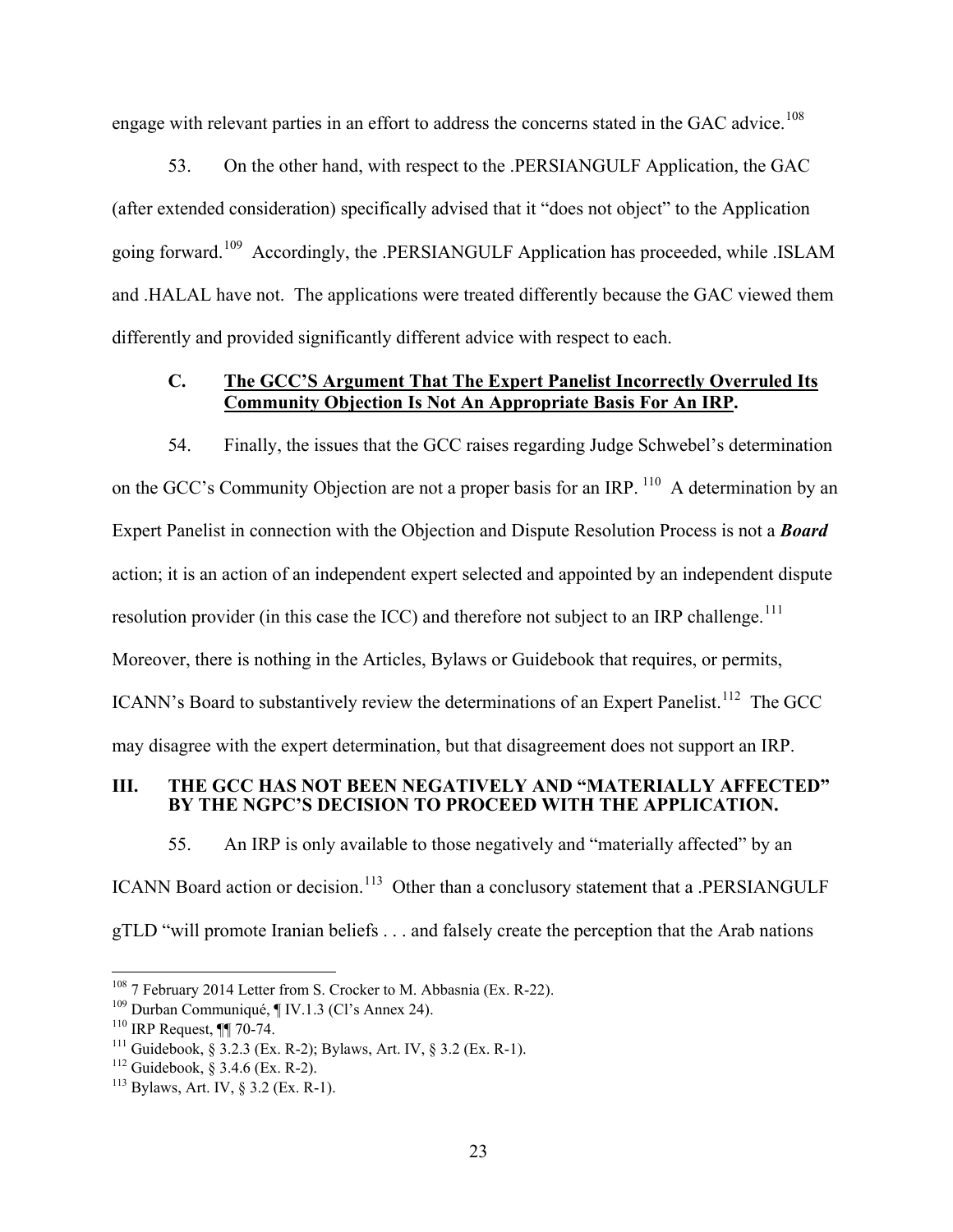that reside in the Gulf accept the disputed name," the GCC fails to describe any legallyrecognizable harm or injury it will suffer if a .PERSIANGULF gTLD is created.<sup>114</sup> As previously determined by both the IO and Judge Schwebel, there is a real question about whether the GCC will suffer any legally-recognizable harm at all if the .PERSIANGULF gTLD is approved. Moreover, as Judge Schwebel recognized in his expert determination on the GCC's Community Objection, any misperception that Arab states in the region accept the disputed name could be counteracted by the "registration of a domain such as .ARABIANGULF gTLD."<sup>115</sup>

56. Although the GCC clearly has strong convictions regarding the .PERSIANGULF Application, there is simply no indication that creation of a .PERSIANGULF gTLD will cause the GCC any material detriment or legally-recognized injury. In other words, the GCC has not been negatively and materially affected by the ICANN Board's decision to proceed with the .PERSIANGULF Application.

### **IV. ICANN'S RESPONSE TO THE REQUESTED RELIEF**.

57. The GCC's IRP Request should be denied in its entirety, including its request for relief. The GCC asks that this IRP Panel issue a declaration "requiring ICANN to refrain from signing the registry agreement with Asia Green, or any other entity."<sup>116</sup> An IRP Panel, however, is limited to stating its opinion by "declar[ing] whether an action or inaction of the Board was inconsistent with the Articles of Incorporation or Bylaws" and recommending that the Board stay any action or decision or take any interim action until such time as the Board reviews and acts upon the opinion of the IRP Panel.<sup>117</sup> Even if there were a basis for some kind of relief here (which there is not), neither this nor any IRP panel has the authority to award affirmative relief.

<sup>&</sup>lt;sup>114</sup> IRP Request,  $\parallel$  58.<br><sup>115</sup> Expert Determination in ICC Case No. EXP/423/ICANN/40,  $\parallel$  42.

<sup>&</sup>lt;sup>116</sup> IRP Request, ¶ 75.<br><sup>117</sup> Bylaws, Art. IV, § 3.11 (Ex. R-1).